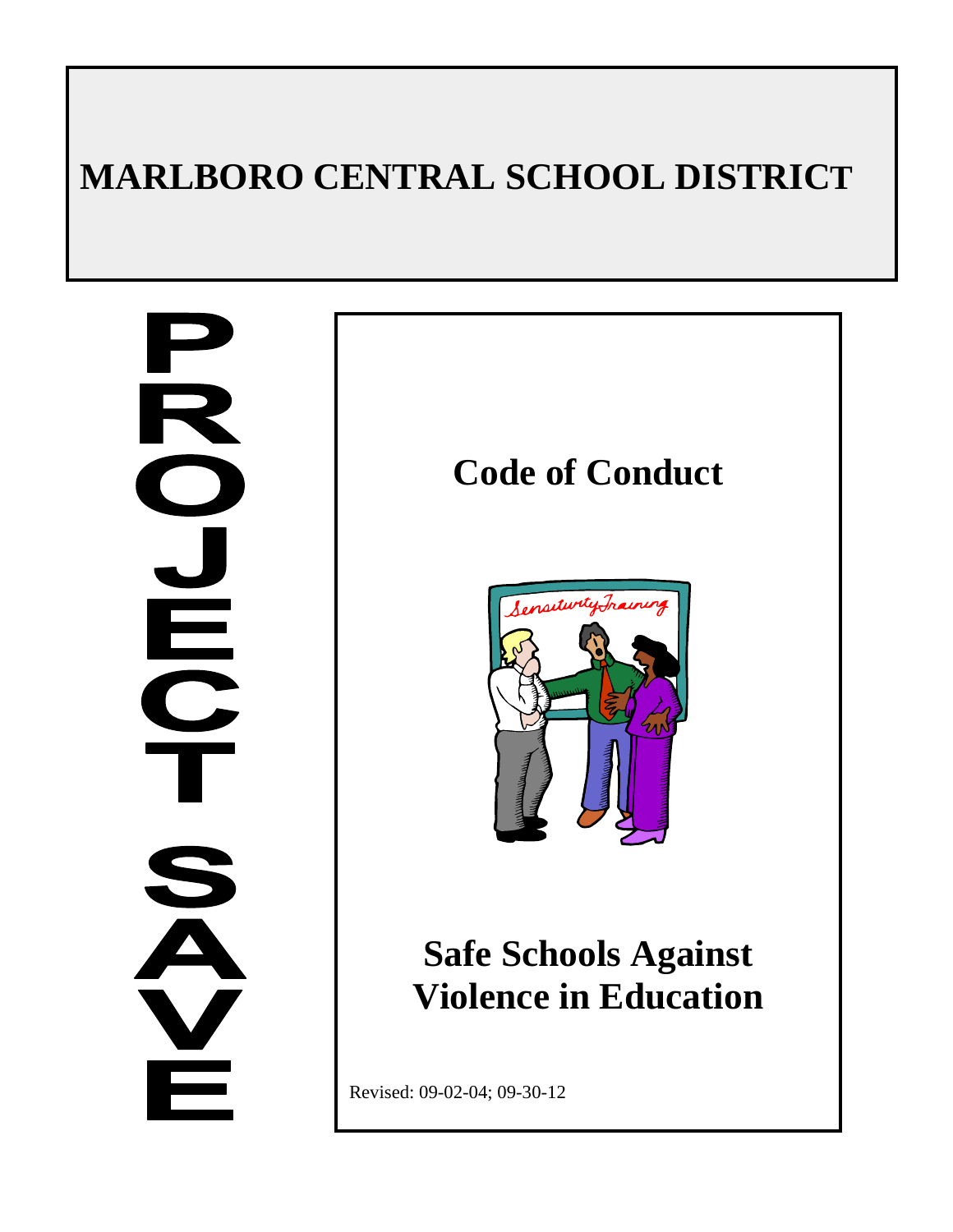**The Marlboro Central School District is committed to establishing and maintaining a safe and orderly environment. Good discipline is essential to the school program. Without good discipline, the Marlboro Central School District cannot discharge its primary responsibility in the development of citizenship. In maintaining appropriate behavior, teachers must be able to proceed with the assurance that support will be forthcoming from the Administration and Board of Education.**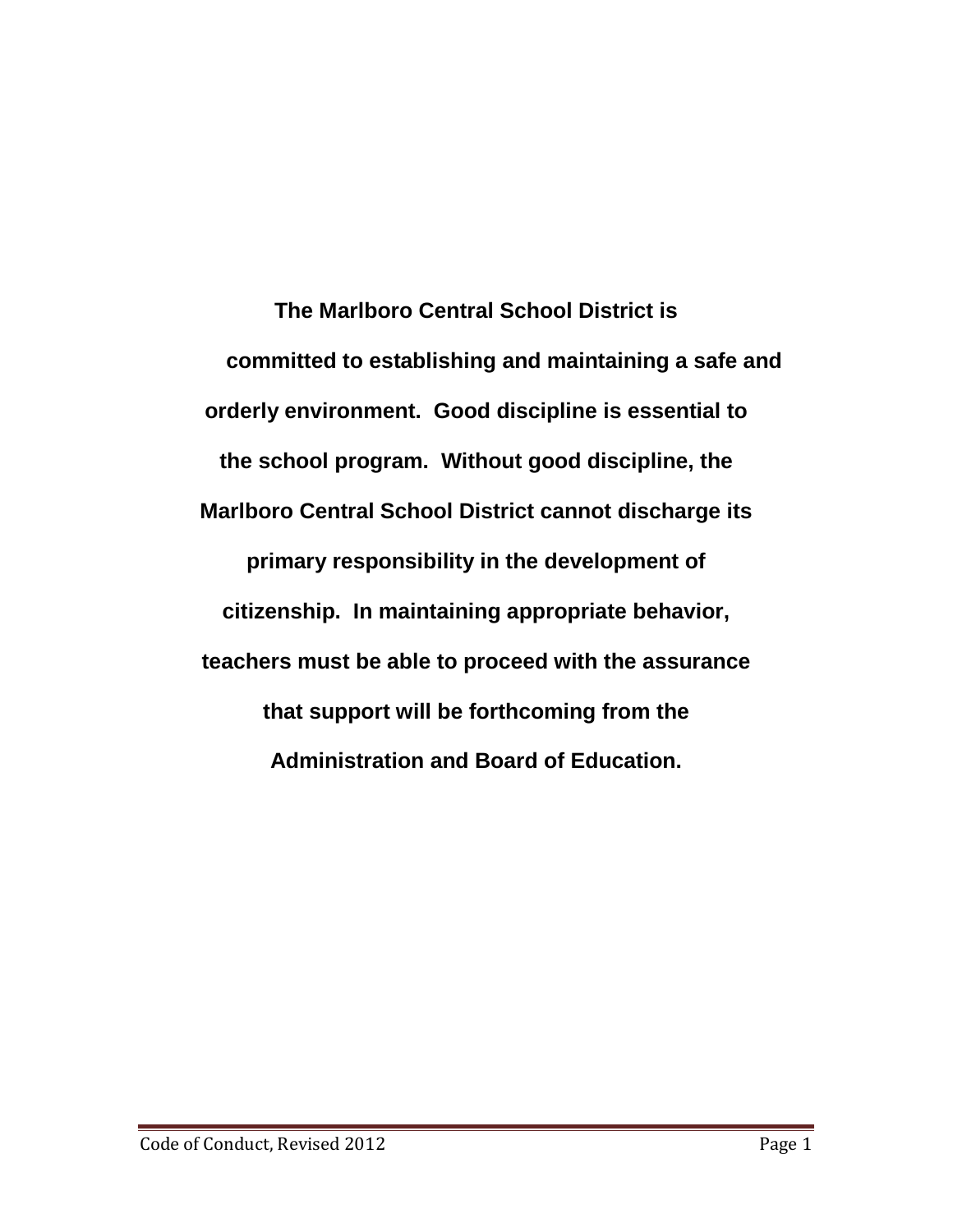### **Project SAVE Committee: 2004**

Julie V. Amodeo

Raymond Castellani

MaryAnne Lostaglio

Neysa Sensenig

Ray VanCuyck

Paul Hughes

Jose Sanchez

James Lawler

Carolyn Bianco

Susan Chiusano

Carolyn Baker

Michael Fialkowski

Denise Bliss

Vincent Justino

William Pomeroy

Robert Troncillito

Scott Mocko

James VanVliet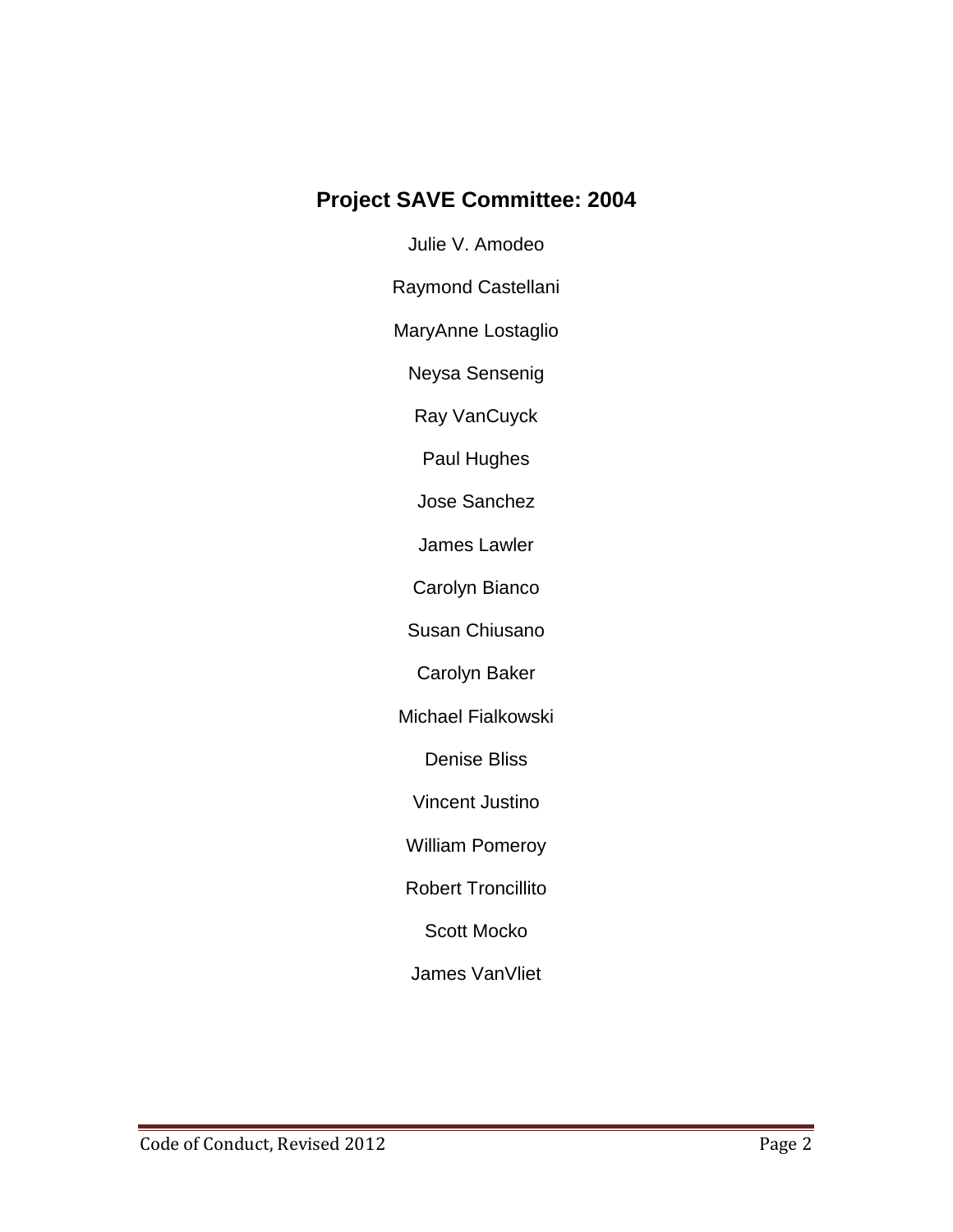### **Table of Contents**

| Α. | Provisions regarding conduct, dress and language deemed                                                                                                                                                                                                                                                                                                                           |
|----|-----------------------------------------------------------------------------------------------------------------------------------------------------------------------------------------------------------------------------------------------------------------------------------------------------------------------------------------------------------------------------------|
| B. | Standards and procedures to assure security and safety of                                                                                                                                                                                                                                                                                                                         |
| C. | Provisions for the removal from the classroom and from school<br>property, including a school function of students and other                                                                                                                                                                                                                                                      |
| D. | Provisions for detention, suspension and removal from the<br>classroom of students consistent with §3214 and other<br>applicable federal, state and local laws including provisions<br>for the school authorities to establish policies and procedures<br>to ensure the provision of continued educational programming<br>and activities for students removed from the classroom, |
| Е. | Disciplinary measures to be taken in incidents involving the<br>possession or use of illegal substances or weapons, the use<br>of physical force, vandalism, violation of another student's                                                                                                                                                                                       |
| F. | Procedures by which violations are reported, determined,<br>discipline measures imposed and discipline measures                                                                                                                                                                                                                                                                   |
| G. | Provisions ensuring this code and the enforcement thereof<br>are in compliance with state and federal laws relating to                                                                                                                                                                                                                                                            |
| Η. | Provisions setting forth the circumstances under and<br>procedures by which local law enforcement agencies shall be<br>notified of code violations which constitute a crime 21                                                                                                                                                                                                    |
| I. | Provisions setting forth the circumstances under and<br>procedures by which persons in parental relation to the                                                                                                                                                                                                                                                                   |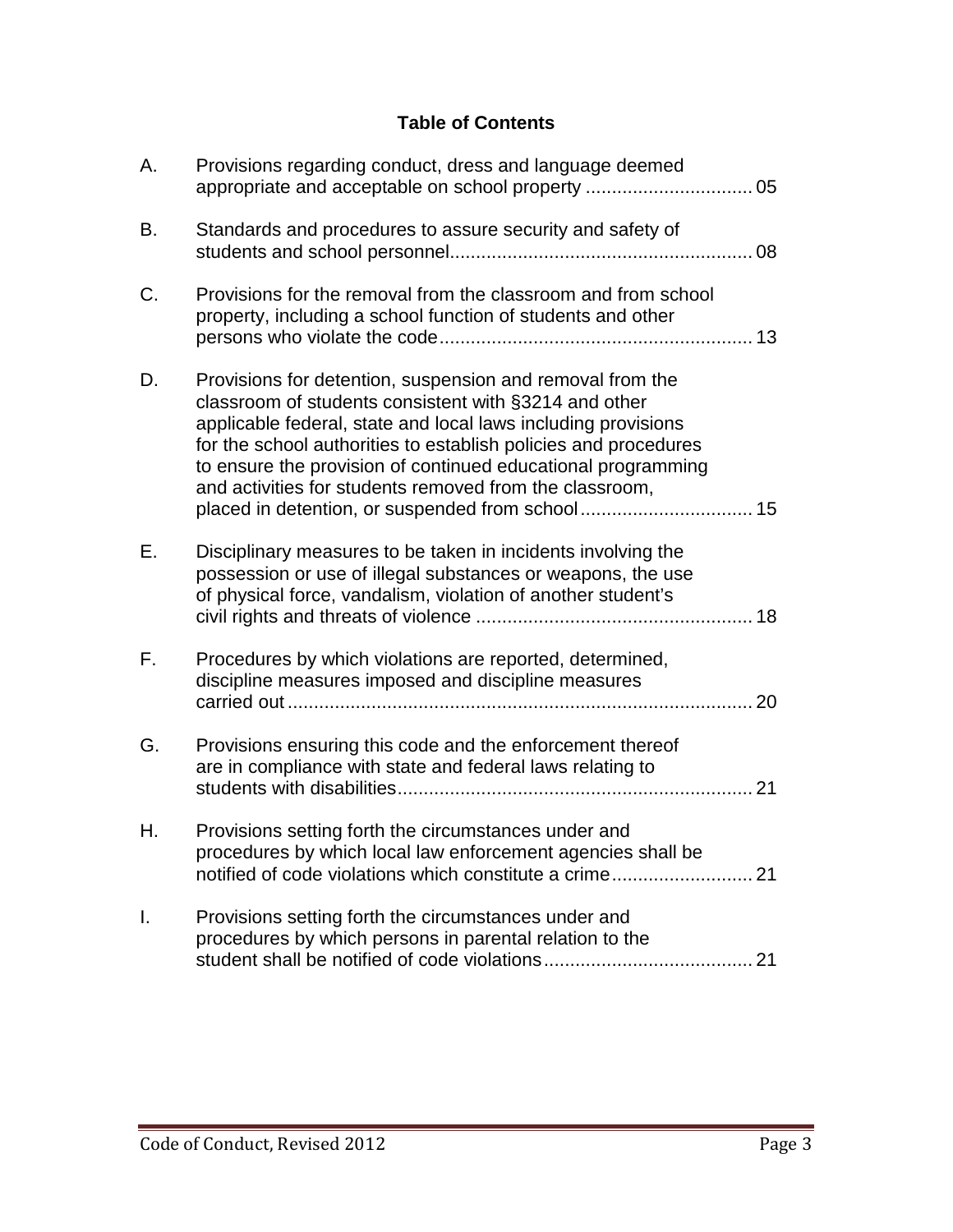| J. | Provisions setting forth the circumstances under and<br>procedures by which a complaint in criminal court, a juvenile<br>delinquency petition or person in need of supervision petition<br>as defined in articles three and seven of the family court act |    |
|----|-----------------------------------------------------------------------------------------------------------------------------------------------------------------------------------------------------------------------------------------------------------|----|
| Κ. | Circumstances under and procedures by which referral to                                                                                                                                                                                                   |    |
| L. | A minimum suspension period, for students who repeatedly<br>are substantially disruptive of the educational process or<br>substantially interfere with the teacher's authority over the                                                                   | 22 |
| М. | A minimum suspension period for acts that would qualify the                                                                                                                                                                                               | 22 |
| N. | Bill of rights and responsibilities of students which focuses<br>upon positive student behavior, and which shall be publicized                                                                                                                            | 22 |
| O. | Guidelines and program for in-service education programs for<br>all district staff members to ensure effective implementation                                                                                                                             |    |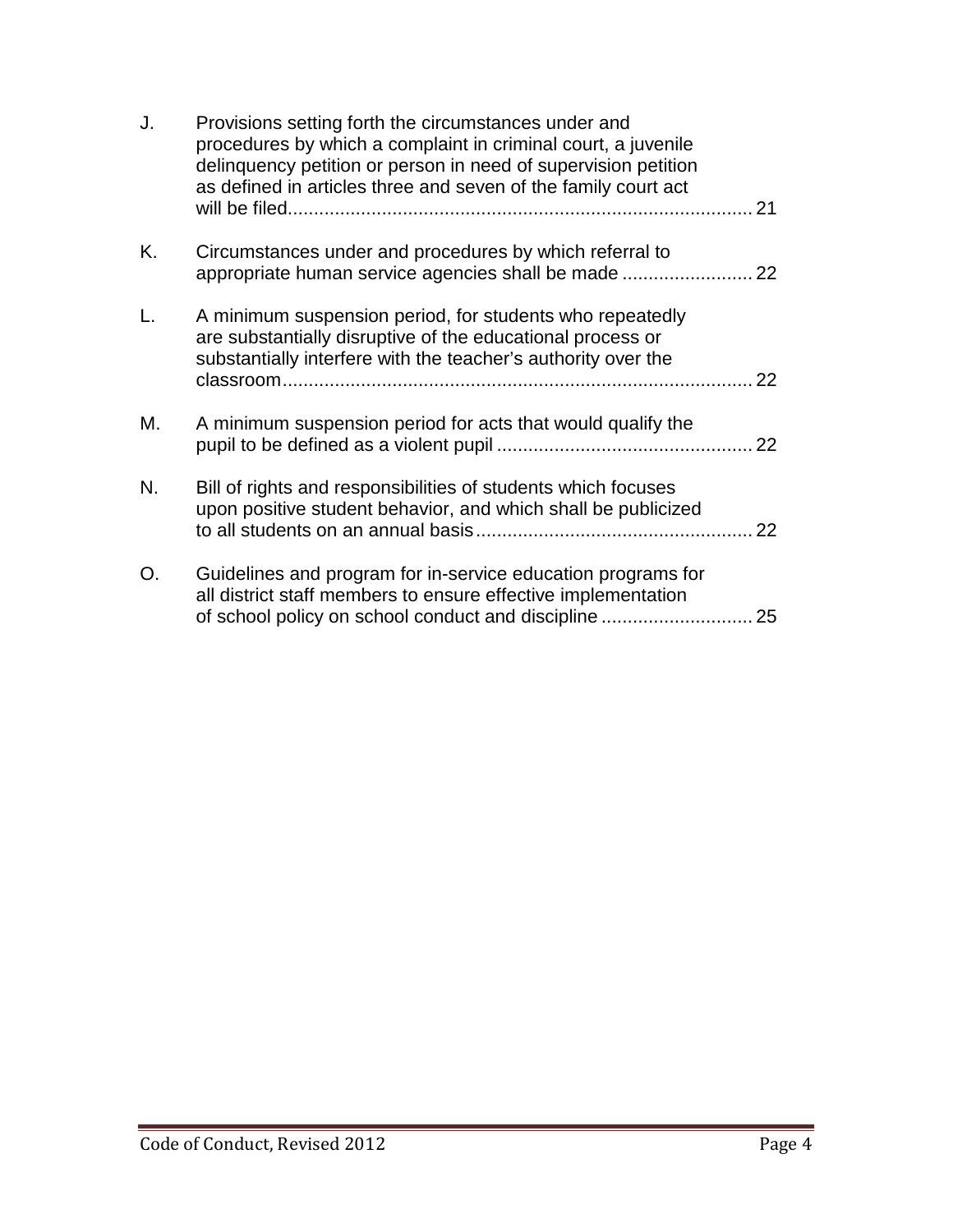#### **MARLBORO CENTRAL SCHOOL DISTRICT CODE OF CONDUCT FOR MAINTENANCE OF ORDER ON SCHOOL PROPERTY**

The Marlboro Central School District, in accordance with Section 2801(2) of the New York State Education Law, hereby enacts the following Code of Conduct for maintenance of order on school property:

- **A. Provisions regarding conduct, dress and language deemed appropriate and acceptable on school property, including a school function, and conduct, dress and language deemed unacceptable and inappropriate on school property and provisions regarding acceptable civil and respectful treatment of teachers, school administrators, other school personnel, students and visitors on school property, including a school function, including the appropriate range of disciplinary measures which may be imposed for violation of such code, and the roles of teachers, administrators, other school personnel, the board of education and parents.**
	- 1. Conduct, Dress and Language Deemed Acceptable:
		- a) Students Student conduct, dress and language on school property shall be governed by articles "C" – "J" of this Code. Specific examples of inappropriate clothing is detailed in the Administrative regulations.
		- b) Employees Conduct, dress and language for employees on school property shall be determined in accordance with law and collective bargaining agreements.
		- c) Contractors with the school district will be required to adhere to the district policy section regarding conduct, dress and language on school property, as applicable. See B(5) of this Code of Conduct.
		- d) Visitors Conduct, dress and language of visitors on school property shall be governed by Section "B(5)" of the Code of Conduct. (**See also, Board Policies 7312/3410**.)
	- 2. Roles of Stakeholders Implementing Appropriate Conduct on School Property:

All stakeholders should assist students in maintaining a safe, supportive school environment, a climate of mutual respect and dignity for all students regardless of actual or perceived race, color, weight, national origin, ethnic group, religion, religious practice, disability, sexual orientation, gender (identity and expression) or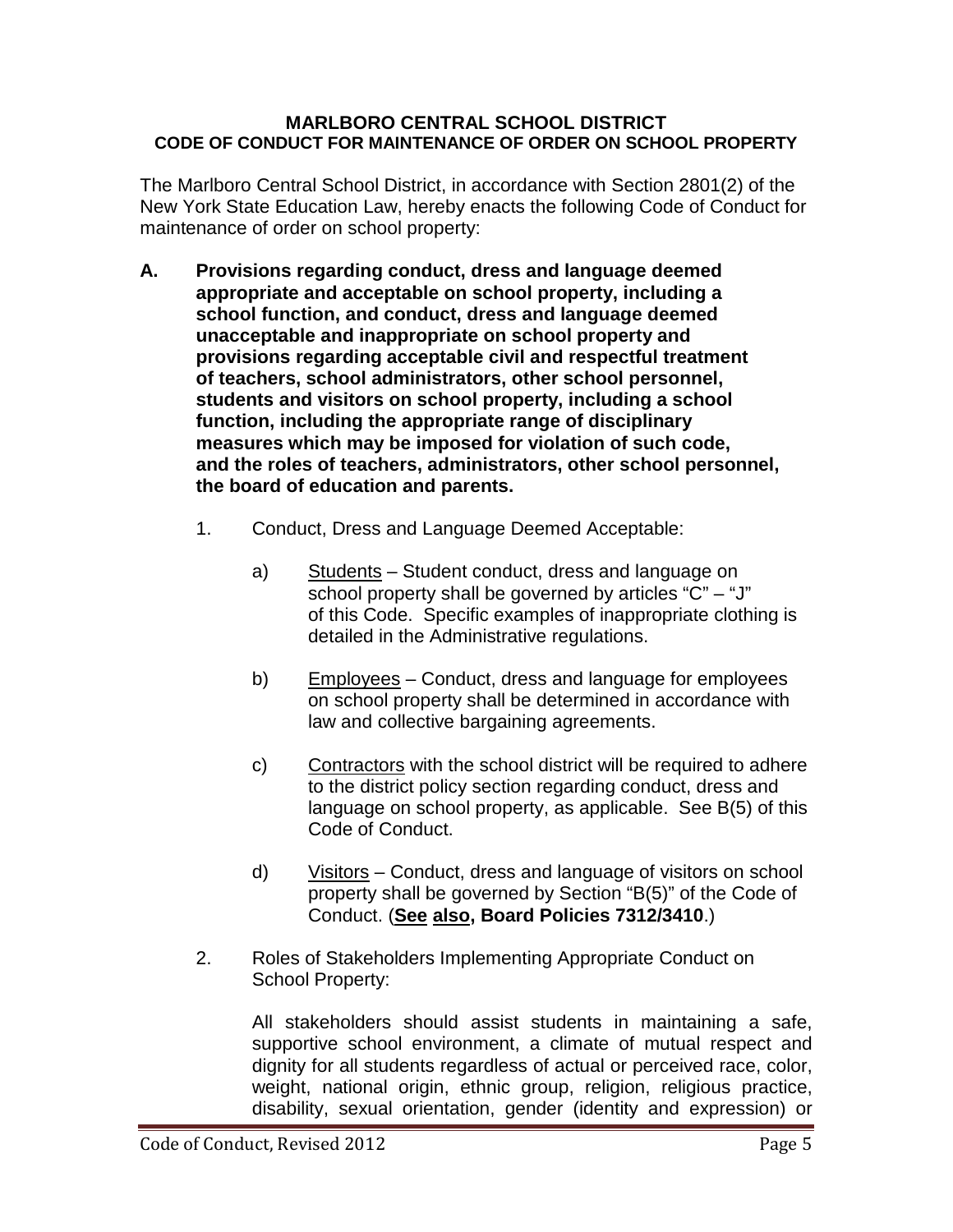sex, which will strengthen students' self-concept and promote confidence to learn.

- (i) Teachers Teachers should familiarize themselves with the requirements of this Code, including their rights and responsibilities in removal of disruptive students; referrals of "violent" students as defined in the Code; as well as reporting dangerous situations;
- (ii) Administrators Administrators should review and familiarize themselves with their obligations under this Code, including their role in removal of disruptive students; procedures for dealing with "violent" students; as well as their role in enforcing the Code in a manner which will protect the safety and well-being of the various populations of the school while respecting individual rights;
- (iii) Other School Personnel Other School Personnel should familiarize themselves with the requirements of the Code and for reporting dangerous students.
- (iv) Board of Education The Board's role is to review and adopt this Code of Conduct in accordance with law, and to review, at least annually, the Code's effectiveness and the fairness and consistency of its implementation;
- (v) Dignity Act Coordinators Dignity Act coordinators should oversee bullying prevention measures and address issues surrounding bullying in their building.
- (v**i**) Parents Parents should recognize that education is a joint responsibility of parents and the school community and should familiarize themselves with the Code.
- (vi**i**) Students It shall be the right of each student in the District to:
	- 1. have a safe, healthy, orderly and courteous school environment;
	- 2. take part in District activities on an equal basis regardless of race, color, weight, national origin, ethnic group, religion, religious practice, disability, sexual orientation, gender (identity and expression) or sex;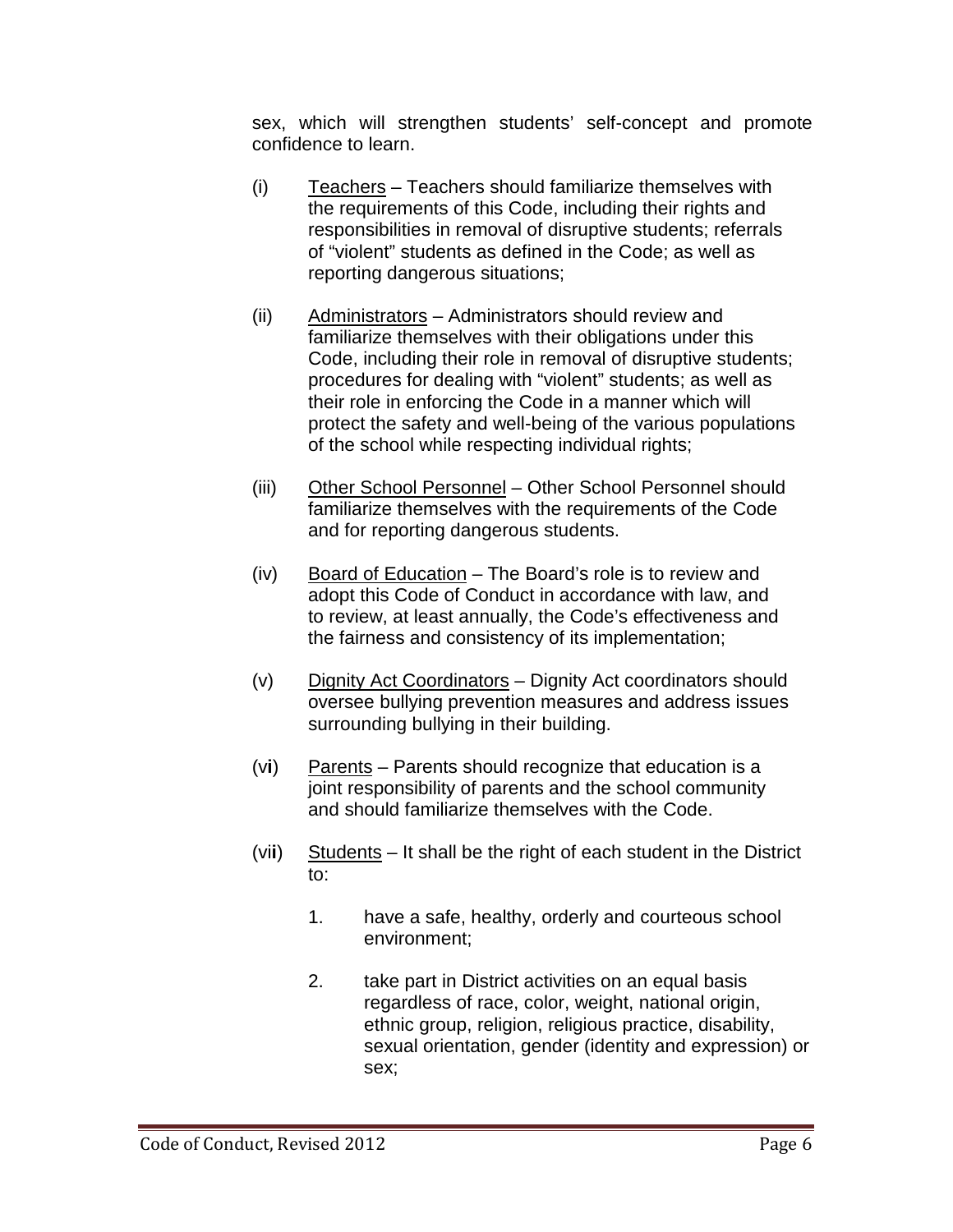- 3. take part in student government activities unless properly suspended from participation pursuant to the district's discipline policy;
- 4. address the Board on the same terms as any citizen of the District; and
- 5. attend school and participate in school programs unless suspended from instruction and participation for legally sufficient cause as determined in accordance with due process of law.

It shall be the responsibility of each student in the School District to:

- 1. be familiar with, and abide by, all district policies, rules and regulations pertaining to student conduct;
- 2. work to the best of his/her ability in all academic and extracurricular pursuits and strive toward the highest level of achievement possible;
- 3. conduct him/herself, when participating in or attending school-sponsored extracurricular events, as a representative of the School District, and as such, hold him/herself to the highest standards of conduct, demeanor and sportsmanship;
- 4. be in regular attendance at school and in class;
- 5. contribute to the maintenance of an environment that is conducive to learning and to show due respect to other persons and property; and
- 6. make constructive contributions to the school and to report fairly the circumstances of school-related issues.
- 7. familiarize themselves with the Code.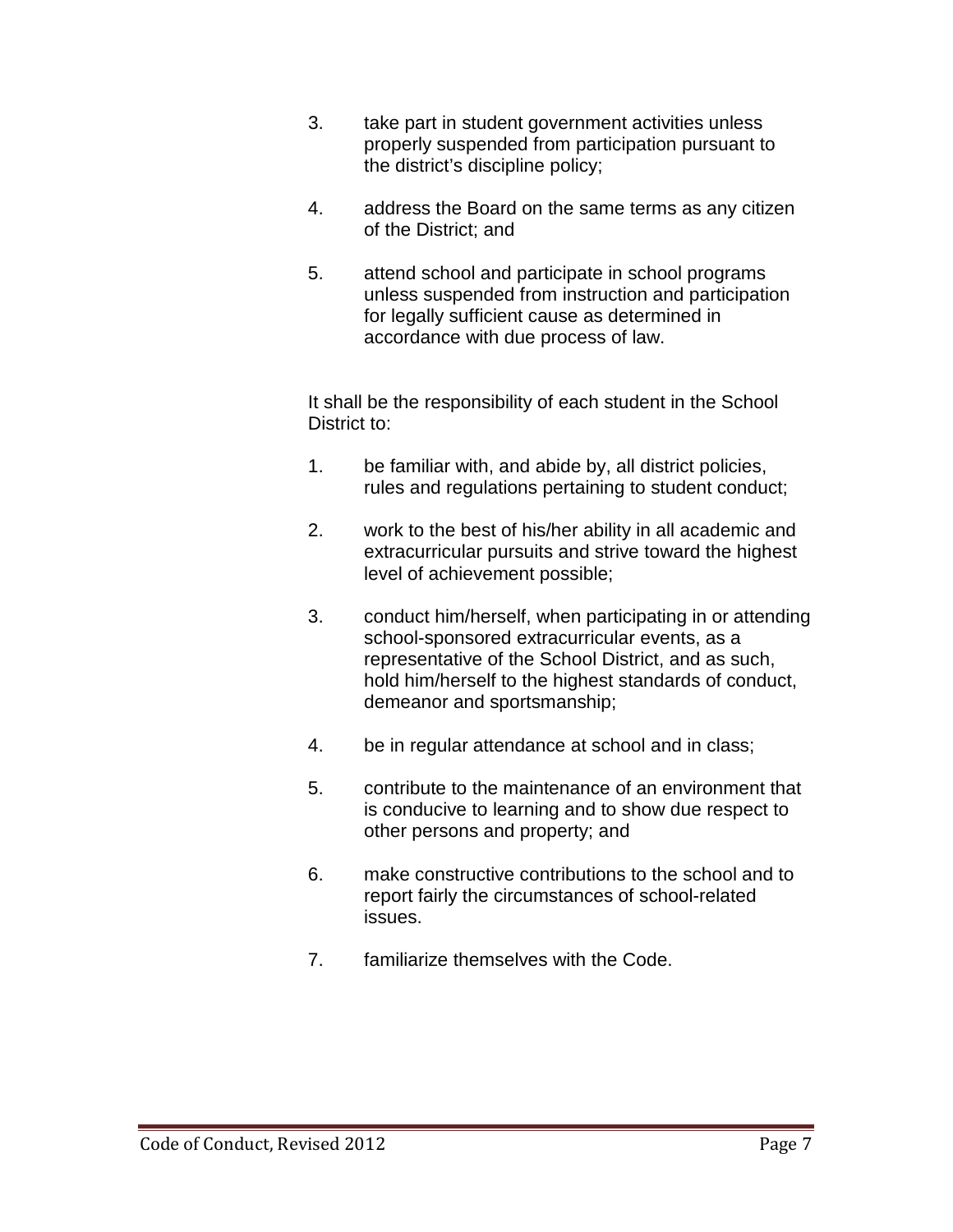#### **B. Standards and procedures to assure security and safety of students and school personnel.**

1. Safety of Students

The Board of Education encourages and supports all rules and regulations that must be implemented to provide a safe and healthy environment for all students. The provisions of this section will be addressed through Board policy. The safety of students shall be assured through close supervision of students in all school buildings and on school grounds, and through special attention to:

- a) Maintenance of a safe school environment;
- b) Observation of safe practices on the part of school personnel and students, particularly in those areas of instruction or extracurricular activities that offer special hazards;
- c) Provision of safety education for students, particularly laboratory courses in science, technology courses, and health and physical education;
- d) The provision, through the school nurse, of first aid care for students in case of accident or sudden illness; and
- e) Alerting the school to all accidents. An accident report shall be completed and filed for each accident.
- 2. Megan's Law

The Board of Education also acknowledges the efforts of local law enforcement to notify the District when a person with a history of sex offenses against a child is being paroled or released into the community, in accordance with the provisions of the Sex Offender Registration Act, commonly known as Megan's Law. The purpose of this notification is to protect members of the community, particularly children, by notifying them of the presence of individuals in their midst who may present a danger. Consistent with its duty to protect students under its care, the District shall cooperate with local law enforcement agencies in this endeavor.

The Superintendent of Schools shall ensure the dissemination of such information, as appropriate, provided by local law enforcement officials pursuant to Megan's Law to all staff who might come into contact with the offender in the course of doing their jobs, including building principals, staff who issue visitors' passes, bus drivers,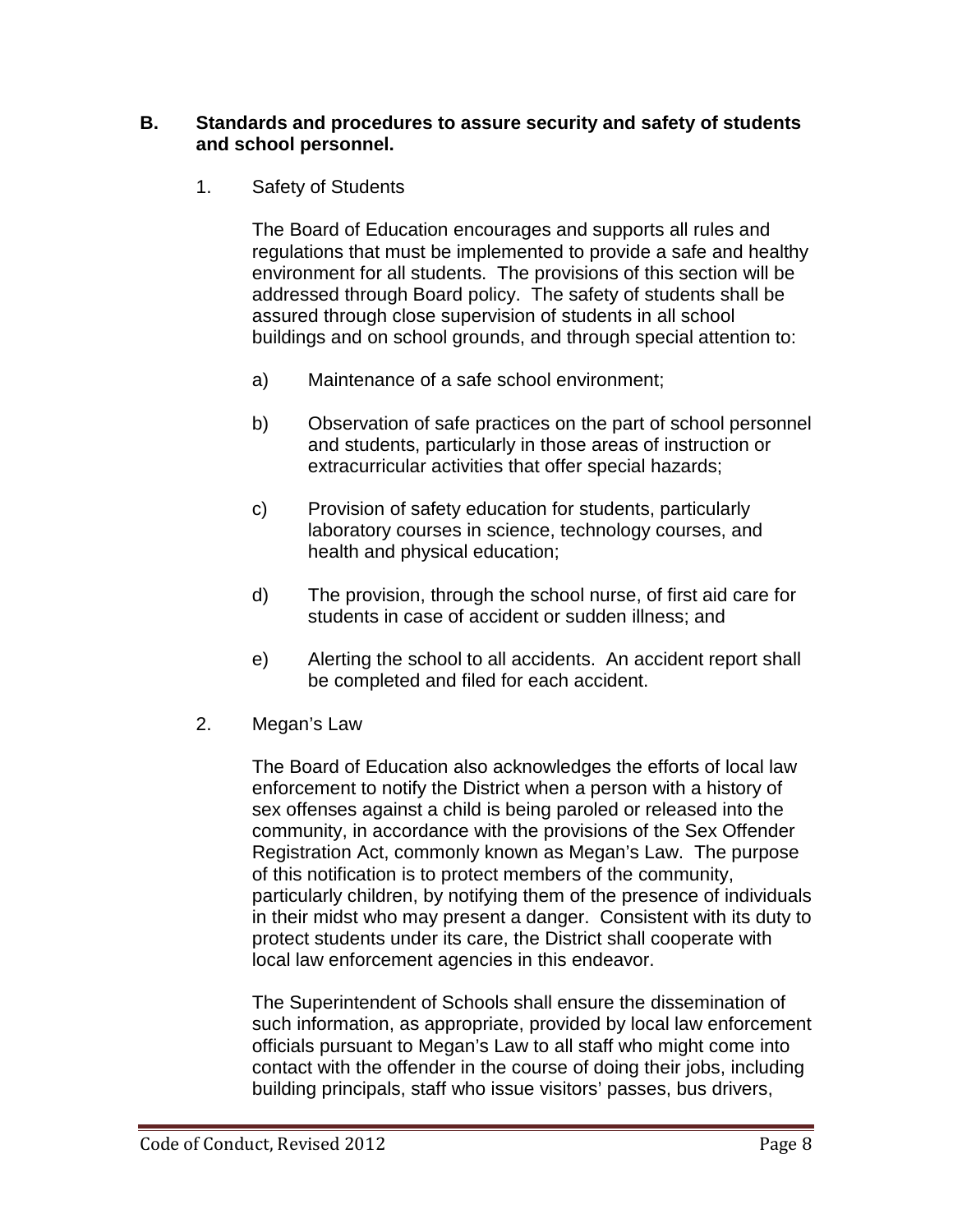custodians, playground monitors, security personnel, and coaches. All other staff members and community residents shall be informed of the availability of such information, upon written request. All staff requests for information provided by the law enforcement agencies shall be directed to the Building Principal. Requests for information from community residents shall be directed to the Superintendent.

3. School Personnel "Right to Know"

The Board of Education further recognizes its responsibility to provide an environment which is reasonably secure from known hazards. The Board therefore directs the Superintendent of Schools and all professional and support staff members to comply with occupational safety and health regulations, including the Hazard Communication Standard and "Right-to-Know" legislation.

The Superintendent will direct appropriate personnel to develop and oversee a written hazard communication program. Such program will include the following:

- a) The acquisition, maintenance and review of Material Safety Data Sheets (MSDSs) for all known hazardous materials on district property;
- b) The compilation of a hazardous materials inventory;
- c) Employee training in hazardous materials management and protection; and
- d) the recording of all incidents involving exposure to known hazardous materials.

The District will comply with the requirements for the visual notification of pesticide spraying as set forth in the Environmental Conservation Law.

It is the responsibility of the entire school community to report any unsafe building or equipment conditions to the main office as soon as possible. In addition, designated administrators will provide notice of hazardous materials within 72 hours of an employee's request. **(See, Board Policy No. 5861/5680/5632)**

4. Students and Staff Reporting Unsafe Conditions

The Board of Education also seeks to ensure the safety of students and employees of the District while on district property.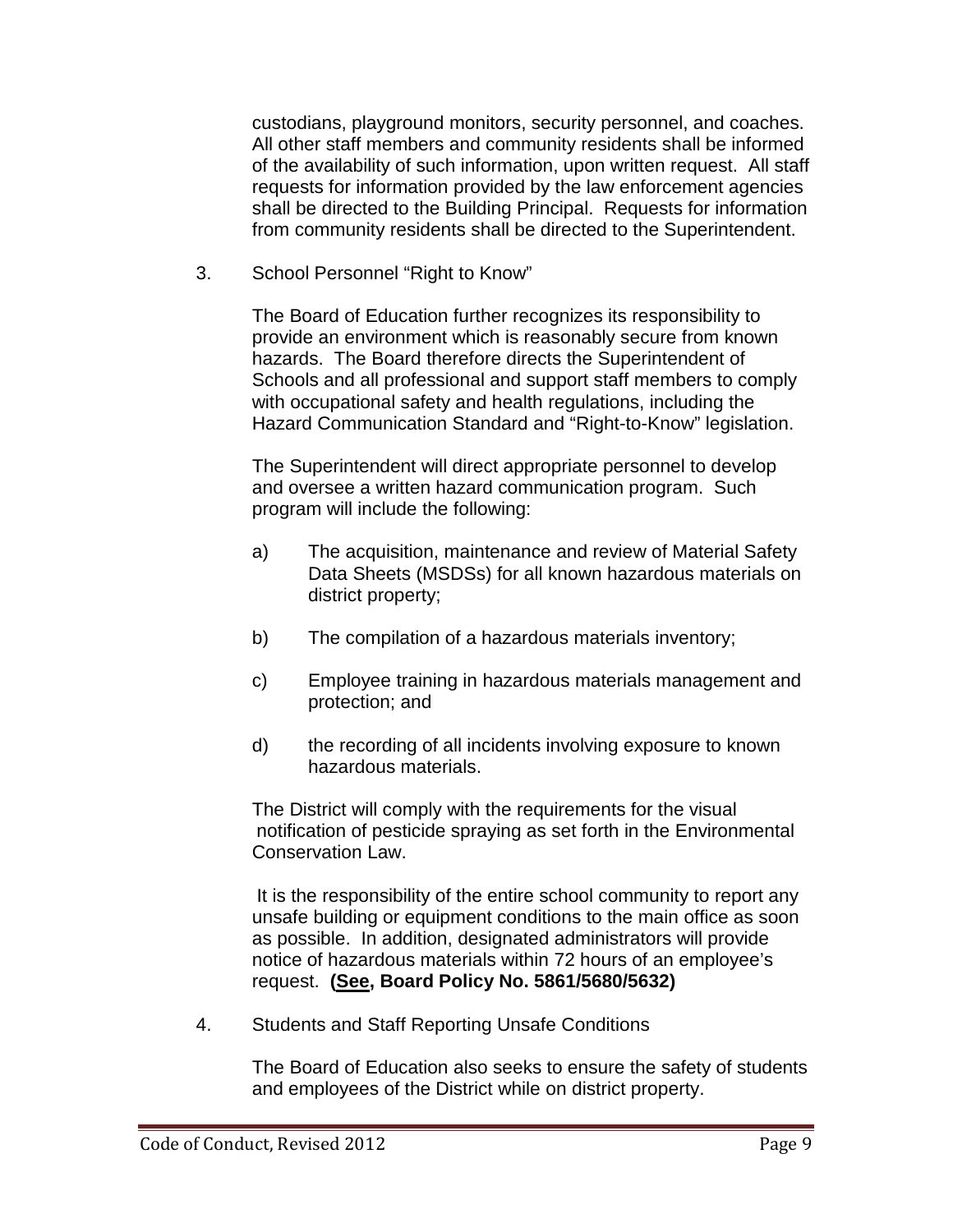The Board and administrative staff, in cooperation with students and employees, will take reasonable measures to prevent accidents on the school premises.

Any dangerous conditions involving equipment or buildings or any unsafe practices by anyone in the building or on the grounds of the District are to be immediately reported to the Building Principal and/or Head Custodian.

Unless specifically authorized, all motorized vehicles are prohibited from use on school property.

The 15 mile per hour speed limit is to be observed and other posted signs on school grounds are to be obeyed.

Formal objective investigations of all accidents are to be immediately conducted by the Building Principal and the results of the investigation are to be presented to the Superintendent in a written report. The results of selected investigations should be communicated to employees and students for the purpose of determining how the accident might have been avoided. **(See Board Policy No. 5680.)**

The Superintendent of Schools and building principals shall cooperate with the governmental agencies on matters of safety. The Superintendent shall arrange for bus emergency drills, including instruction in the use of windows as a means of escape in case of fire or accident, to take place a minimum of three times during the school year. Such drills shall include such instruction and be held at such times as required by the Regulations of the Commissioner. **(See Board Policy No. 5630/5683/5681.)**

5. Reporting Discrimination, Harassment and Bullying

a) The Board of Education recognizes its responsibility to protect students from unlawful harassment, discrimination and bullying while on school property. Students or staff who wish to report harassment, discrimination or bullying should contact the appropriate compliance officer.

b) The Dignity Act Coordinators are as follows:

High School – Mr. Timothy Marquis, 50 Cross Road, Marlboro, NY 12542 (845) 236-5810; email: timothy.marquis@marlboroschools.org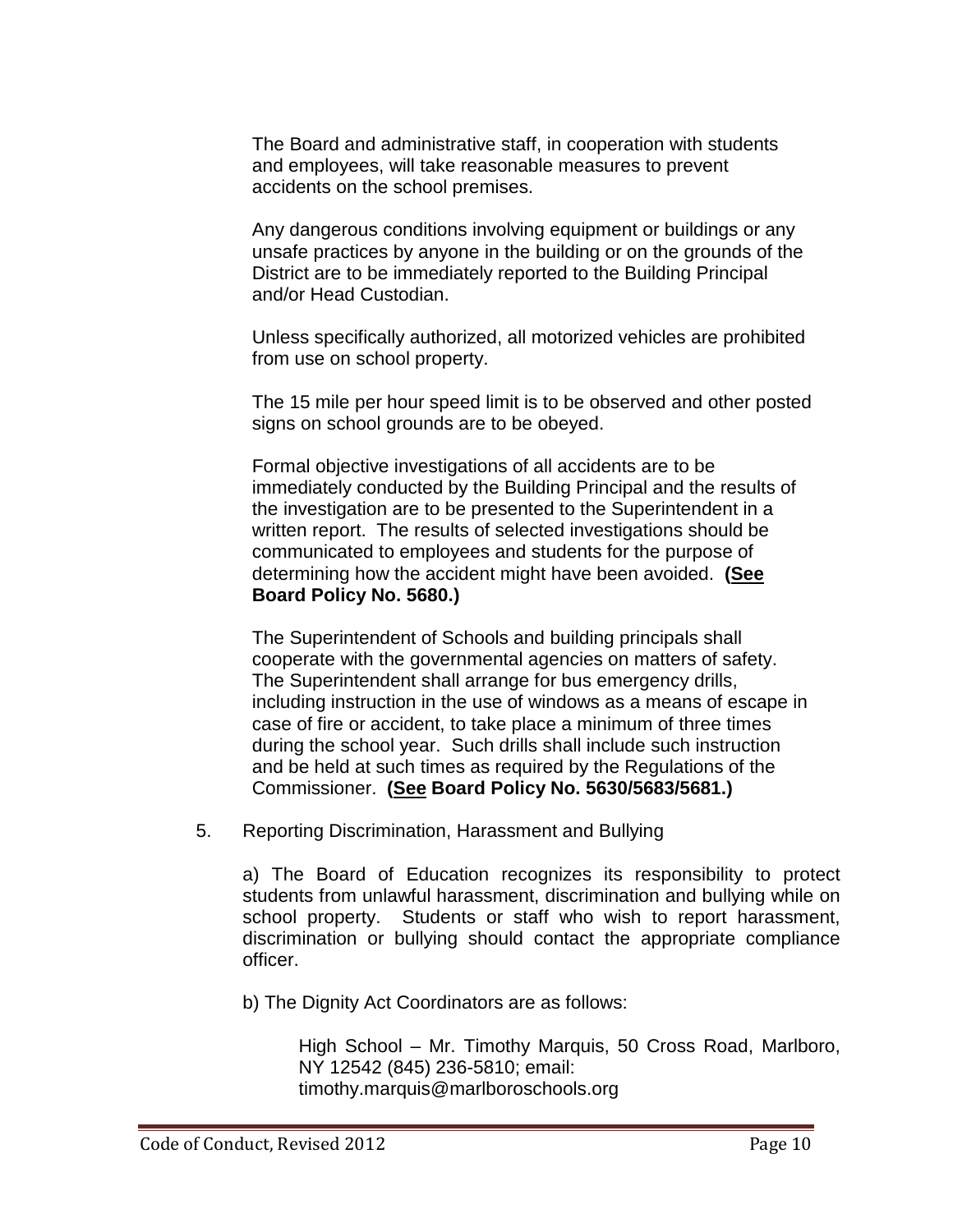Middle School – Ms. Lisa Filocco, Route 9W, 1375 Marlboro, NY 12542, (845) 236-5840; email: lisa.filocco@marlboroschools.org

Marlboro Elementary School – Mr. Stephen Wertz, 1380 Route 9W, Marlboro, NY 12542 (845) 236-1636; email: stephen.wertz@marlboroschools.org

Middle Hope Elementary School – Mrs. Linda Bambaci, 62 Overlook Drive, Newburgh, NY 12550, (845) 565-9620; email: linda.bambaci@marlboroschools.org

Milton Elementary School – Mrs. Eileen Bowman, 21 Milton Turnpike, Milton, NY 12547, (845) 795-2730; email: eileen.bowman@marlboroschools.org

6 Visitors to Schools

Visitors to the schools of the District shall be governed by the following rules:

- a) Each building principal shall establish and maintain a safety plan outlining the process for registration and authorization for visits to his/her school. Such plans shall be submitted to the Superintendent of Schools for approval, and thereafter be made available in the school.
- b) The building principal must be contacted by the person or group wishing to visit, and prior approval must be obtained for the visit.
- c) Parents or guardians wishing to speak with a specific teacher concerning the progress of a child must make an appointment with the teacher, in addition to obtaining the permission of the building principal.
- d) All visitors must immediately report to the main office, sign in, and be issued a "visitor permit", which must be displayed at all times. The permit must be returned to the main office and the visitor must sign out at the conclusion of the visit.
- e) Registration shall not be required for school functions open to the public, whether or not school-related.
- f) Parents are encouraged to visit guidance counselors, school nurses, school psychologists and other support personnel,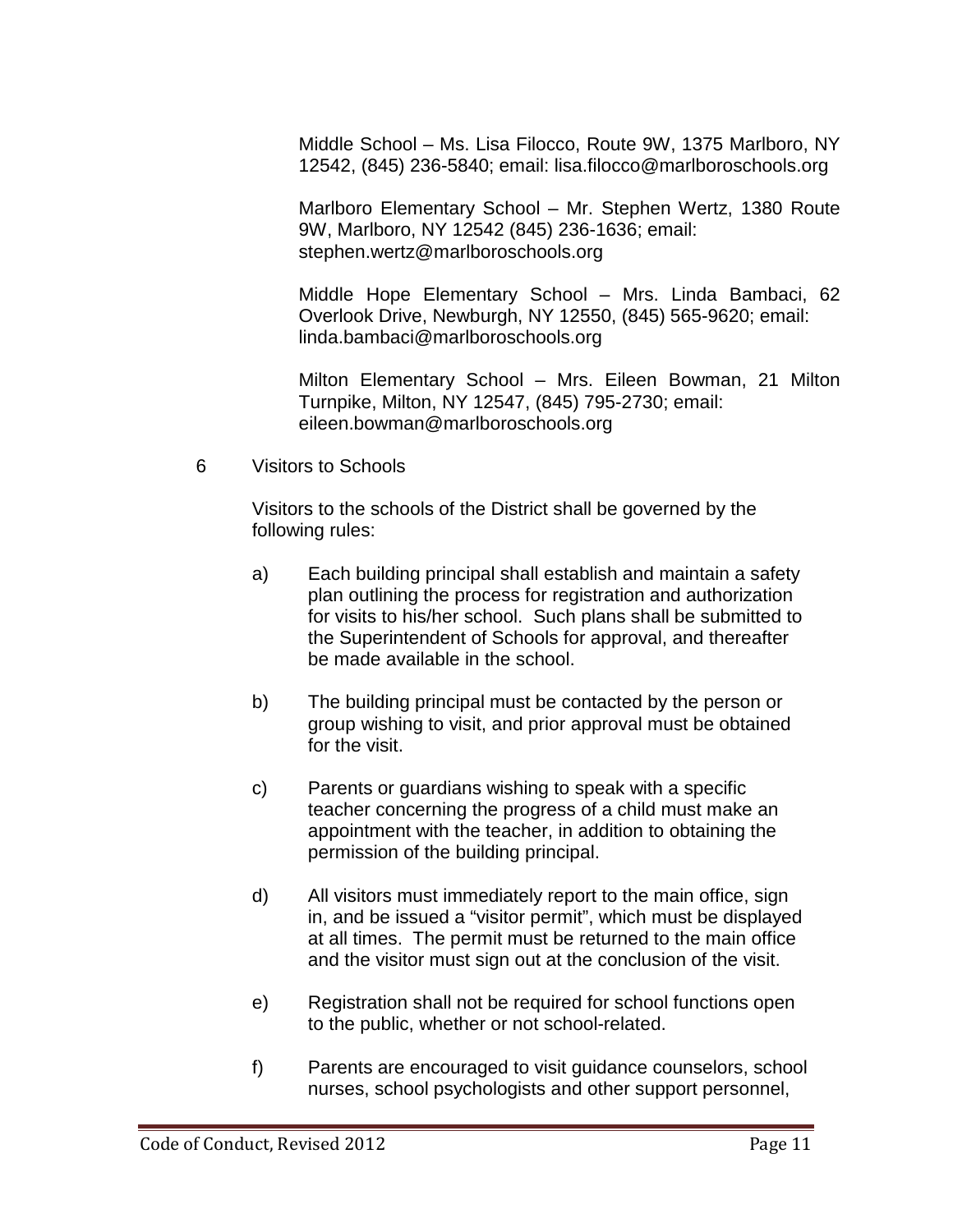by appointment, in order to discuss any school-related problems or concerns the parent may have regarding the student.

- g) Any visitor wishing to inspect school records or interview students on school premises must comply with all applicable board policies and administrative regulations. In questionable cases, the visitor shall be directed to the Superintendent's office to obtain written permission for such a visit.
- h) The principal is authorized to take any action necessary to secure the safety of students and school personnel. Unauthorized visitors shall be requested to leave school premises immediately, and will be subject to arrest and prosecution for trespassing, pursuant to the New York State Penal Law, if they refuse. (**See, Board Policy No. 3210/3510/7241**.)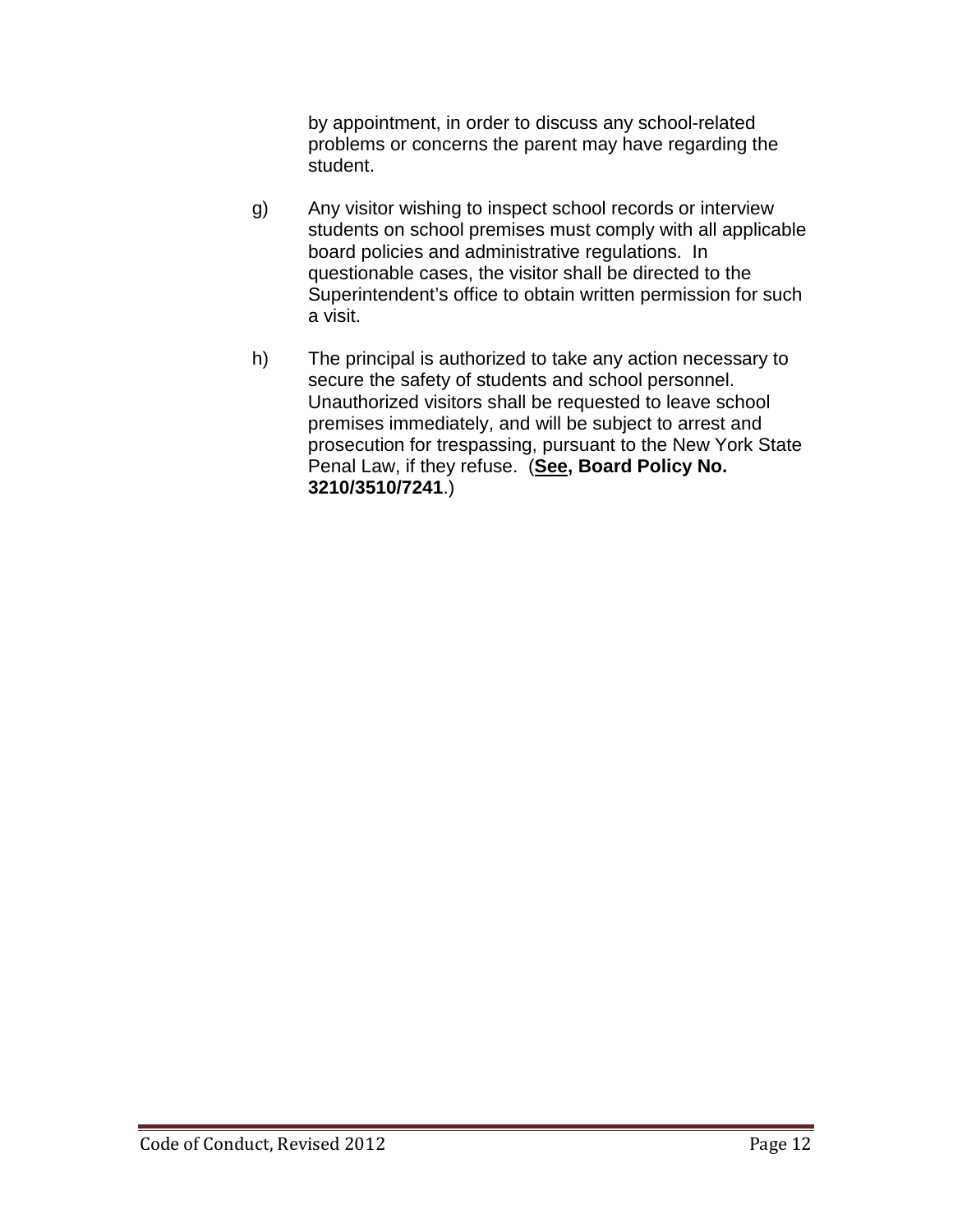- **C. Provisions for the removal from the classroom and from school property and school functions of students and other persons who violate the Code.**
	- (i) Students

Teachers will have the authority to remove disruptive students (as defined below) for up to two days in accordance with the process described. The removal from class applies to the class of the removing teacher only.

Disruptive Pupil – One who is substantially disruptive of the educational process or substantially interferes with the teacher's authority over the classroom.

Removal – Means that students are precluded from returning to the class of the teacher from which they were removed.

#### Process for Removal of a Disruptive Student

- 1. If the student does present a danger or an ongoing threat of disruption to the academic process, removal can be immediate, but the teacher must provide the removed student an opportunity to present his/her version of the events within 24 hours of removal.
- 2. If the student does not present a danger or an ongoing threat of disruption to the academic process, before removal teacher must provide student with explanation as to why he/she is being removed, and an opportunity to present his/her version of the events.
- 3. Within 24 hours of removal, parents must be notified by the principal of removal and reasons for removal.
- 4. Informal conference If the pupil denies the charge, an opportunity for an informal hearing must take place with parents and principal within 48 hours of removal.
- 5. Principal's determination The principal must make determination by close of business on the day following the informal conference to either uphold or reverse determination (determination can only be reversed if finding lacks substantial evidence, inconsistent with Code of Conduct, a violation of law, or if conduct warrants suspension). The Principal may designate a school district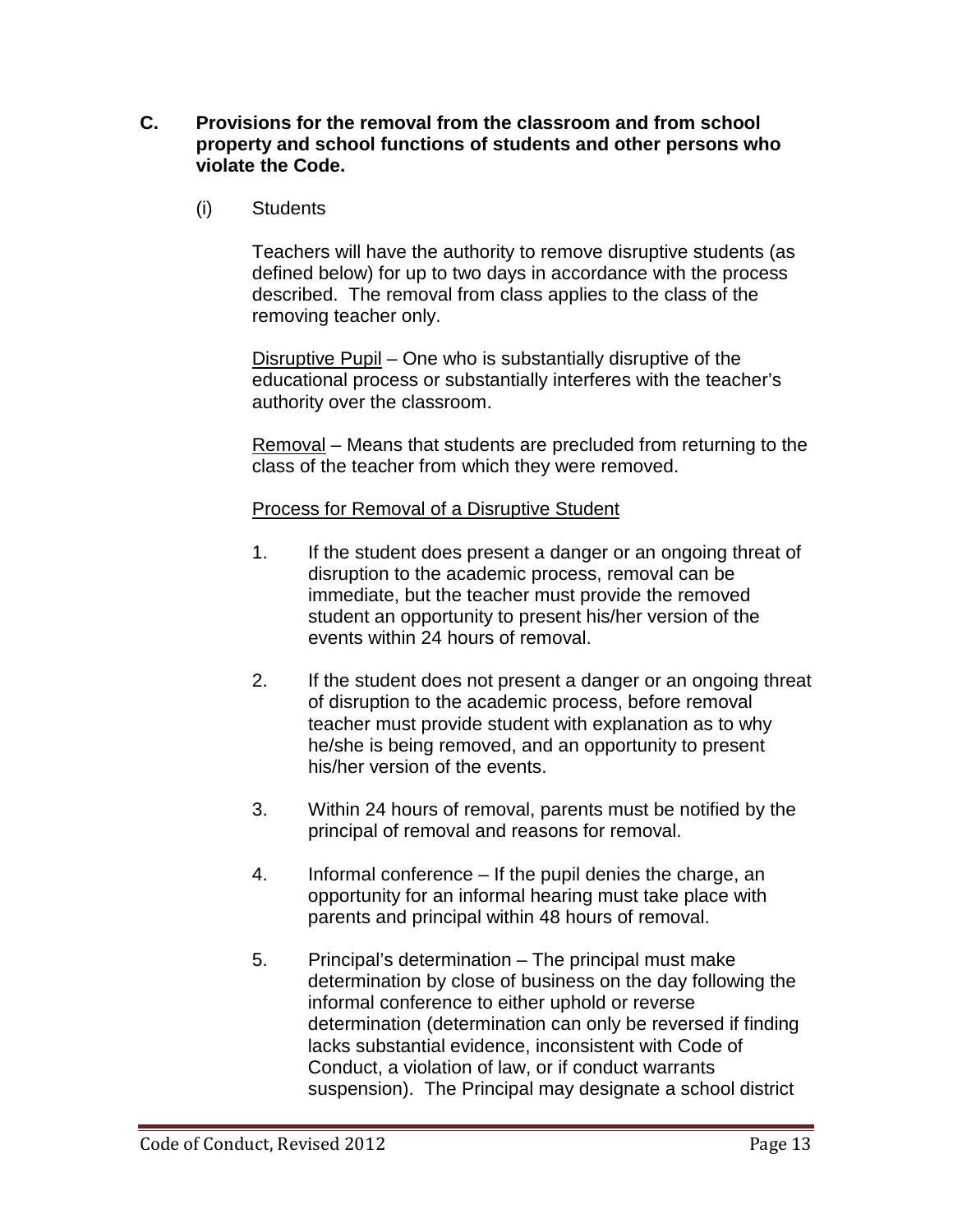administrator (e.g., an assistant principal) to carry out the principal's functions in this regard. No pupil removed by a teacher may return until: (a) the principal or (designee) makes a final determination, or (b) the period of removal expires, whichever is less.

Continued Educational Programming – In the event of teacher removal of a disruptive student in accordance with this Code of Conduct, continued educational programming will be provided during the period of removal as soon as is practicable. The type of continued educational programming will vary depending upon the student's individual needs but may consist of, for example, study hall; in-school suspension; or other instruction as provided by the teacher and determined by the principal.

(ii) Staff

Removal shall be determined in accordance with applicable law and collective bargaining agreement.

(iii) Visitors and Contractors

Removal of contractors and visitors will be accomplished in accordance with section B(5) of this Code of Conduct.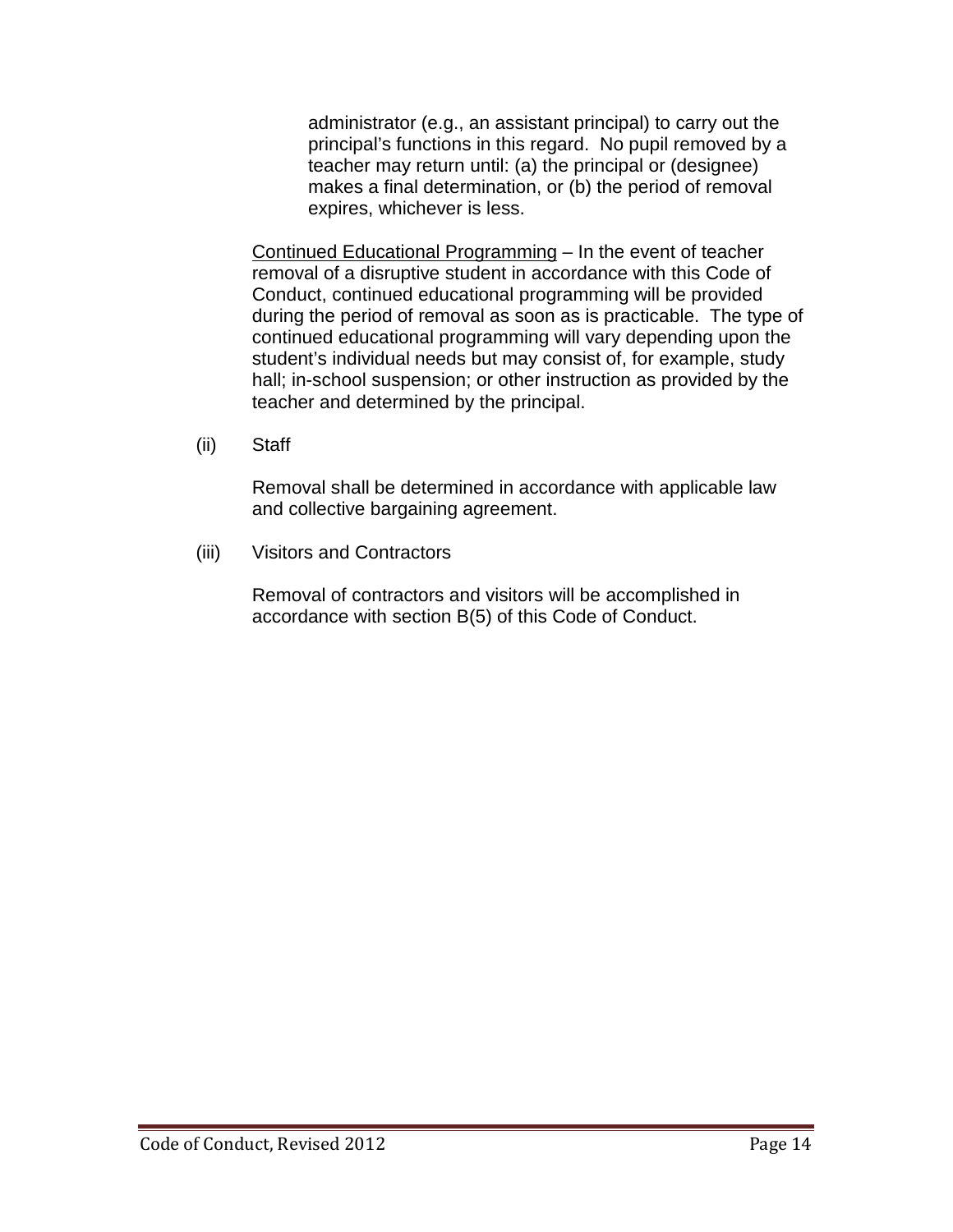- **D. Provisions for detention, suspension and removal from the classroom of students, consistent with §3214 and other applicable federal, state and local laws including provisions for the school authorities to establish policies and procedures to ensure the provision of continued educational programming and activities for students removed from the classroom, placed in detention, or suspended from school.**
	- (i) "Violent" pupils Teachers shall report and refer a "violent" pupil (as defined below) to the principal for appropriate action under the Code of Conduct, and a minimum suspension period in accordance with section "M" of this Code of Conduct.

For purposes of this section, a "violent" pupil is an elementary or secondary student under 21 years of age who:

- (1) commits an act of violence upon a teacher, administrator or other school employee;
- (2) commits, while on school district property, an act of violence upon another student or any other person lawfully upon said property;
- (3) possesses, while on school district property, what appears to be a gun, knife, explosive or incendiary bomb or other dangerous instrument capable of causing death or physical injury;
- (4) displays, while on school district property, what appears to be a gun, knife, explosive or incendiary bomb or other dangerous instrument capable of causing death or serious bodily injury;
- (5) threatens, while on school district property, to use any instrument that appears capable of causing physical injury or death;
- (6) knowingly and intentionally damages or destroys the personal property of a teacher, administrator, other school district employee, or any person lawfully upon school district property;
- (7) knowingly and intentionally damages or destroys school district property.

Serious and/or flagrant violations of the District's Code of Conduct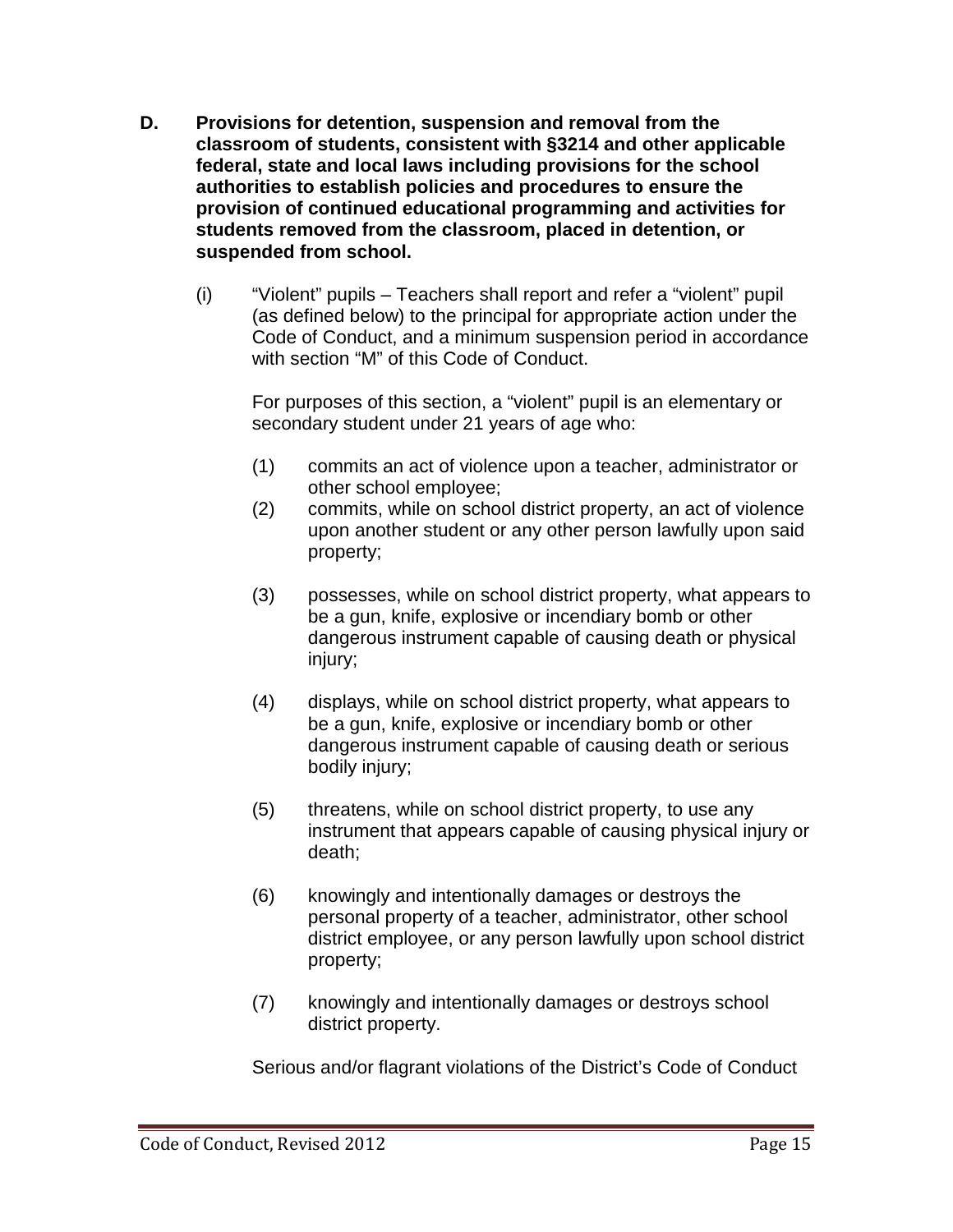can result in an immediate Superintendent of Schools hearing or Board of Education hearing. A student may be suspended from school or subjected to other disciplinary action when such student:

- 1. engages in conduct which is:
	- a. disorderly, i.e., fighting or engaging in violent behavior, threatening another with bodily harm, intimidation of students or school personnel, making unreasonable noise, using abusive language or gestures, including racial or ethnic remarks which are improper; or is
	- b. insubordinate, i.e., failing to comply with the lawful directions of teachers, school administrators of other school employees in charge of the student, or missing or leaving school without permission.
- 2. engages in any of the following forms of academic misconduct:
	- a. missing or leaving school without permission; and/or
	- b. plagiarism; and/or
- 3. engages in conduct violative of the Board's rules and regulations for the maintenance of public order on school property, i.e., vandalism or graffiti, arson, theft, truancy, possession/use/sale of drugs or alcohol, possession of weapons, smoking, bringing fireworks onto school grounds.
- 4. is a "violent" pupil as defined above.
- 5. is "repeatedly substantially disruptive" as defined in Educ. Law §3214.
- 6. trespasses. A student or unauthorized person is not permitted in any school building other than the one that he/she regularly attends, without permission from the building principal or designee. Should a student be found in a building without permission, the necessary authorities will be called and trespassing charges will be lodged against the student. (**See, Board Policy No. 7570/3410/3210/7310**.)
- 7. harasses or discriminates against another student or member of the school community on the basis of race, color,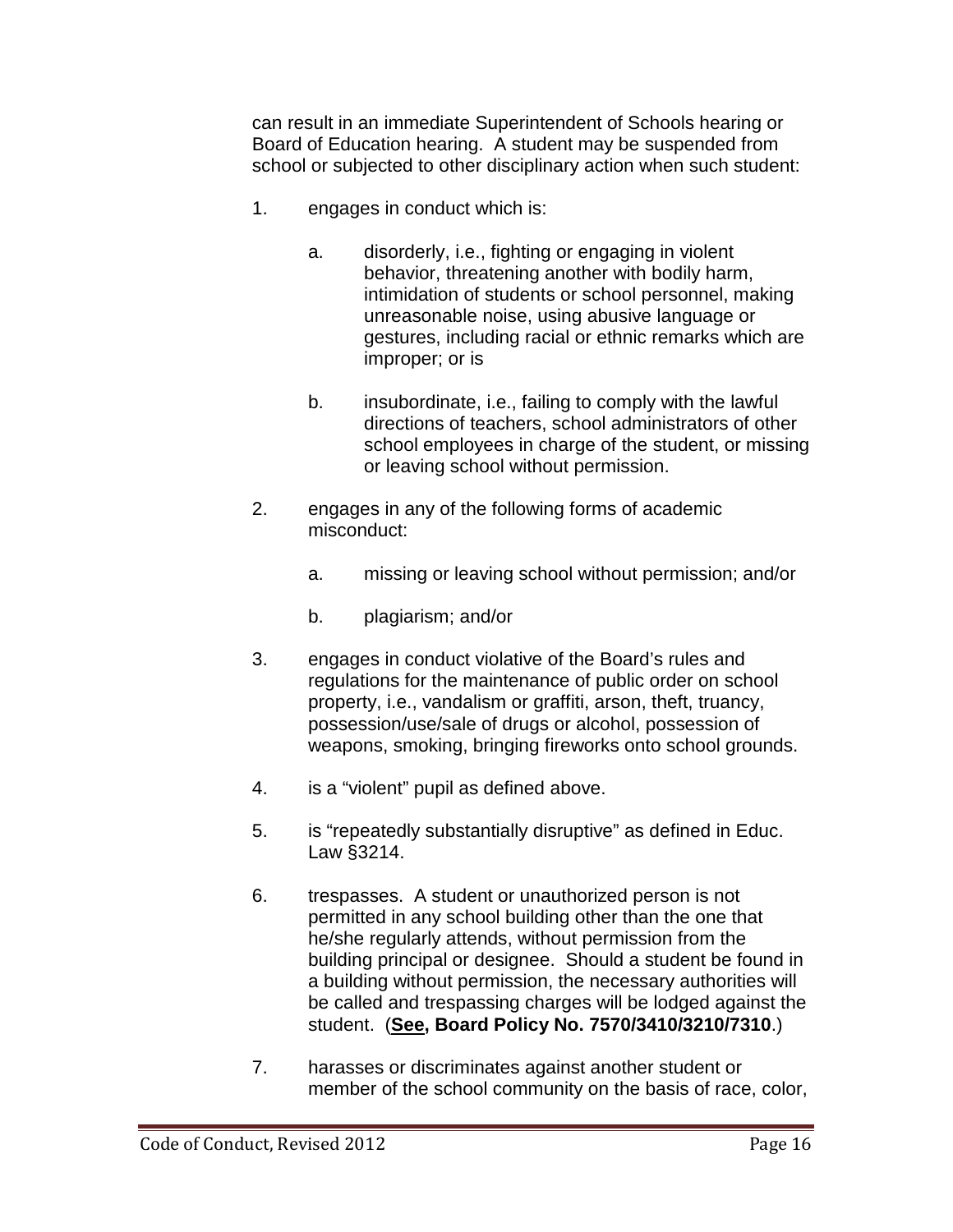gender (identity and expression), sex, sexual orientation, weight, disability, ethnic group, and religion, religious practice, or national origin.

8. bullies another student using repeated negative, abusive and/or aggressive behavior, with the purpose of causing physical or emotional harm and involving a real or perceived imbalance of power.

> The range of penalties which may be imposed for violations of the student disciplinary code includes the following:

- 1. verbal warning
- 2. written notification to the parents
- 3. detention
- 4. probation
- 5. reprimand
- 6. suspension from transportation
- 7. suspension from extracurricular activities
- 8. suspension of other privileges
- 9. exclusion from a particular class
- 10. in-school suspension
- 11. out-of-school suspension

Depending upon the nature of the violation, it is the desire of the Board of Education that student discipline be progressive, i.e., a student's first violation should merit a lighter penalty than subsequent violations. It is also the Board's desire that an employee or agent take into account all other relevant factors in determining an appropriate penalty. The above penalties may be imposed either alone or in combination. Such penalties will be imposed by the Superintendent of Schools, the building principal, or in cases of removal from a particular class for disruptive conduct, the classroom teacher.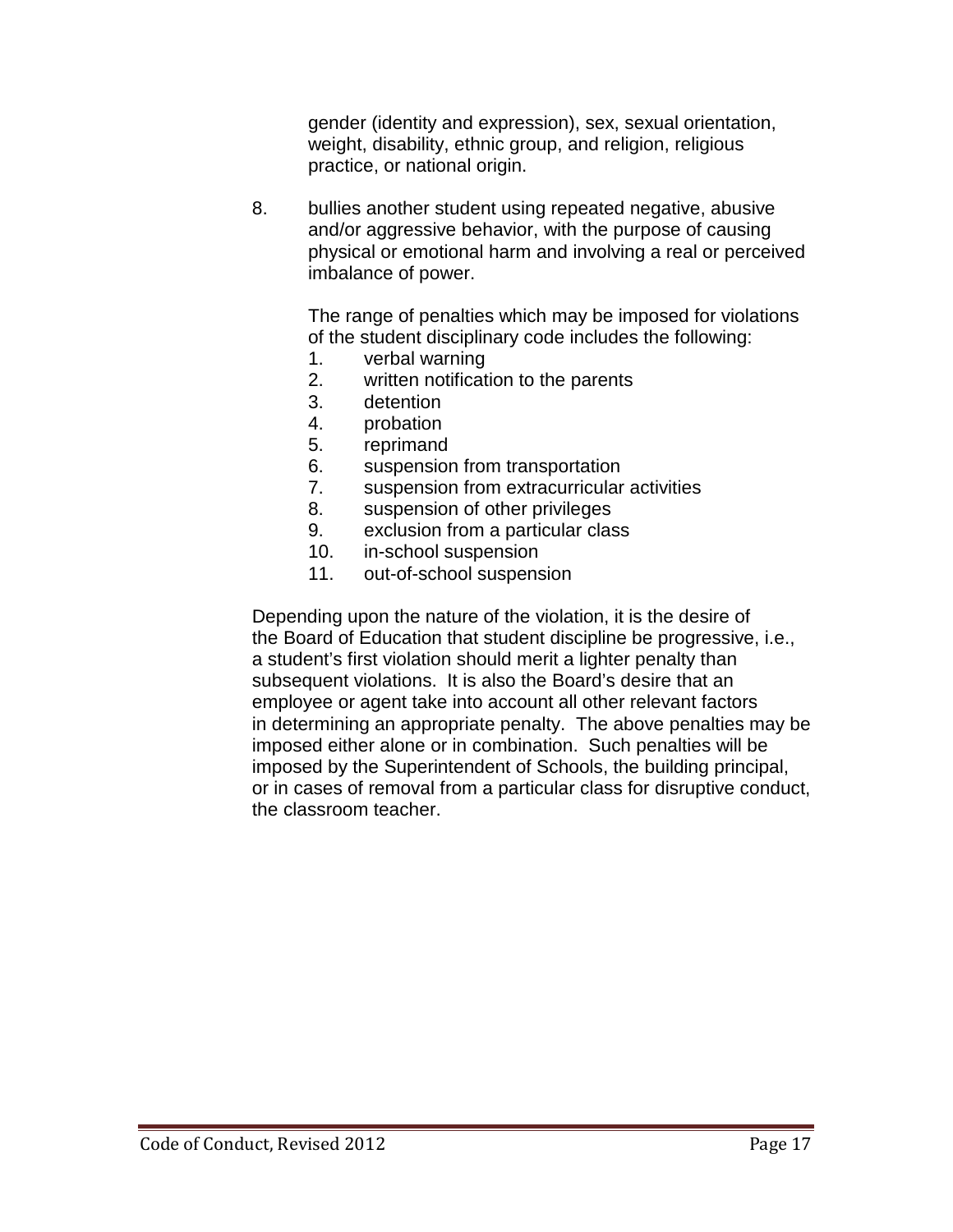- **E. Disciplinary measures to be taken in incidents involving the possession or use of illegal substances or weapons, the use of physical force, vandalism, violation of another student's civil rights and threats of violence.**
	- i) For any of the above violations, the range of penalties which may be imposed upon students (in accordance with Educ. Law § 3214, Part 100 of the Commissioner's Regulations, and this Code of Conduct) pursuant to the student disciplinary code which includes the following:
		- 1. verbal warning
		- 2. written notification to the parents
		- 3. detention
		- 4. probation
		- 5. reprimand
		- 6. suspension from transportation
		- 7. suspension from extracurricular activities
		- 8. suspension of other privileges
		- 9. exclusion from a particular class
		- 10. in-school suspension
		- 11. out-of-school suspension

Depending upon the nature of the violation, it is the desire of the Board of Education that student discipline be progressive, i.e., a student's first violation should merit a lighter penalty than subsequent violations. It is also the Board's desire that an employee or agent take into account all other relevant factors in determining an appropriate penalty. The above penalties may be imposed either alone or in combination. Such penalties will be imposed by the Superintendent of Schools or with his/her permission.

The Board of Education recognizes the importance of school attendance. Therefore, suspension from school must be viewed as a last resort in dealing with student disciplinary infractions. The Board also recognizes the need to remove unruly or disruptive students from the regular class so that learning can take place in the classrooms.

The Board directs the Superintendent of Schools to develop an inschool suspension program. The program should provide appropriate supervision in the in-school suspension rooms and guidelines for the imposition of an in-school suspension. **(See, Board Policy No. 7540.)**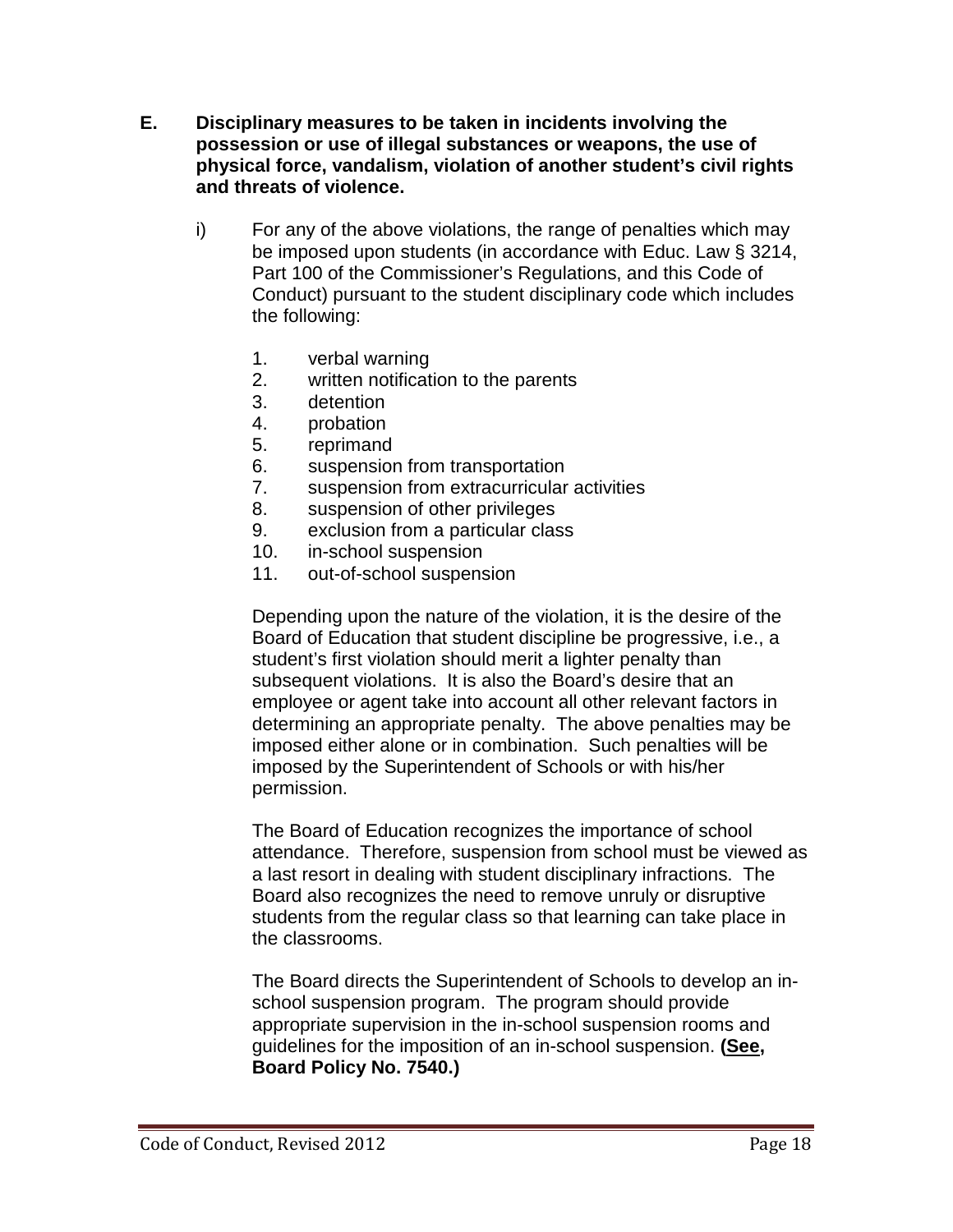The responsibility for student dress and general appearance rests with individual students and parents. However, the Board of Education requires students to attend school in appropriate dress that meets health and safety standards and does not interfere with the learning process. The Board also requires students to wear appropriate protective gear in certain classes (e.g., home economics, shop, P.E.). In addition, the Board prohibits attire bearing an expression or insignia which is obscene or libelous, which advocates racial or religious prejudice, or which displays and/or encourages the use of drugs, alcohol or tobacco. **(See, Board Policy No. 7312.)**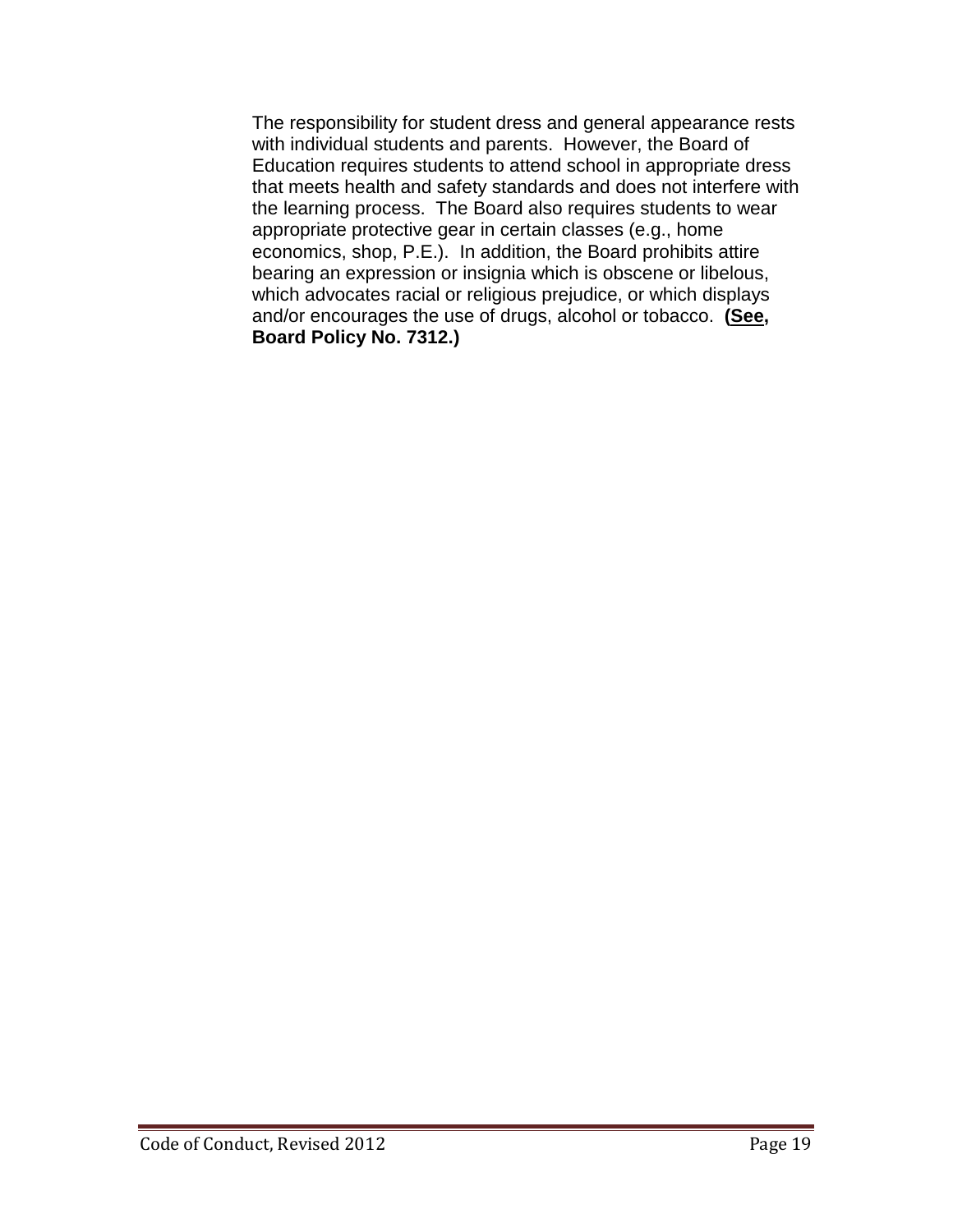#### **F. Procedures by which violations are reported, determined, discipline measures imposed and discipline measures carried out.**

(i) Discipline is most effective when it deals directly with a problem at the time and place it occurs, and in a way that is fair and impartial. Therefore, before seeking outside assistance, teachers will first use all their positive resources to create a change of behavior in the classroom.

Disciplinary action, when necessary, will be firm, fair, and consistent in order to be most effective in changing behavior. The Board of Education believes that each student can be expected to be responsible for his/her own behavior. The school administration shall develop and disseminate rules of conduct, focusing on personal safety and respect for the rights and property of others to be consistently applied in the classrooms and through the schools. Students who fail to meet this expected degree of responsibility and violate school rules will be subject to appropriate disciplinary action and more regulated supervision.

(ii) Early Identification and Resolution of Student Discipline Problems

Pupil service personnel, administrators, teachers and others will report students to the building principals when they believe such students present a discipline problem. If the principal suspects that the problem may be manifestation of a disability, he/she will refer the matter to the Committee on Special Education in the manner prescribed by the Commissioner's Regulations and by District policy.

(iii) Discipline for Students with Disabilities

Students with disabilities will be suspended in accordance with the procedures established under applicable federal and state law and regulation. **(See, Board Policy No. 7310/7313.)**

The Board of Education assures that students of the District shall have all the rights afforded them by federal and state constitutions and statutes. The District recognizes all federal, state and local laws in connection with these rights and reminds students that certain responsibilities accompany the rights they are given.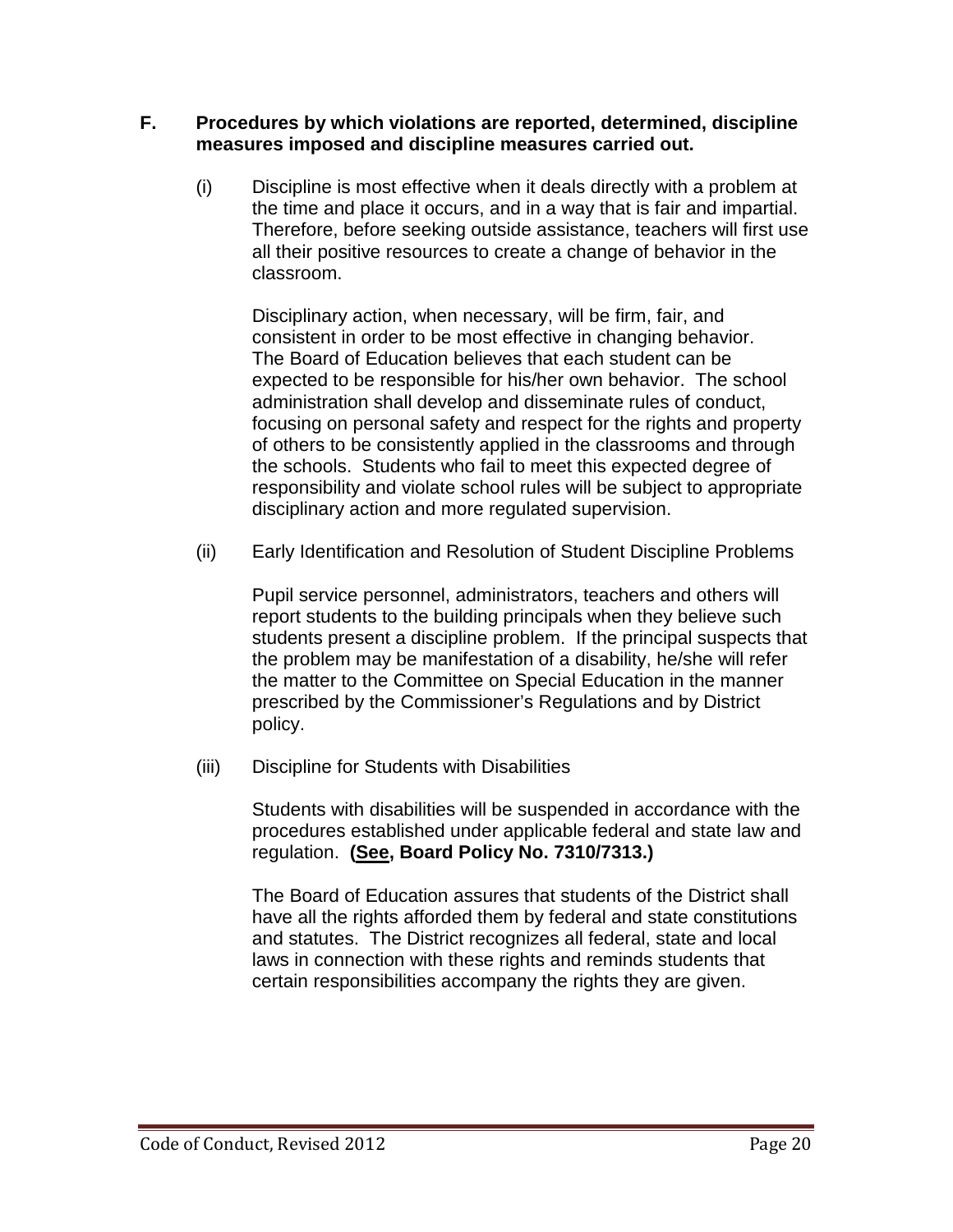**G. Provisions ensuring this Code and the enforcement thereof are in compliance with state and federal laws relating to students with disabilities.**

Discipline issues regarding students with disabilities under Section 504 will be referred to the appropriate Section 504 accommodation team for processing. Code of Conduct issues pertaining to students classified under IDEA will be referred to the Committee for Special Education.

#### **H. Provisions setting forth the procedures by which local law enforcement agencies shall be notified of code violations which constitute a crime.**

In accordance with consultation with local law enforcement, it is the District's understanding that the following types of conduct are generally referable to law enforcement as crimes:

- Forcible sexual offenses
- Use of possession of weapons
- Drug offenses
- Assaults resulting in serious physical injury
- Serious threat which a reasonable person would perceive as placing persons in imminent danger

The usual contact between the District and law enforcement parties will be the building principal or designee. **(See, Board Policy No. 7310/7320/ 7360/7330/7311.)**

#### **I. Provisions setting forth the circumstances under and procedures by which persons in parental relation to the student shall be notified of code violations.**

Notification of persons in parental relations of code violations will be accomplished in accordance with the procedure for removal of disruptive students and the due process rights of students referenced above.

#### **J. Provisions setting forth the circumstances under and procedures by which a complaint in criminal court, a juvenile delinquency petition or person in need of supervision petition as defined in articles three and seven of the Family Court Act will be filed.**

The District will observe all applicable procedures under the Family Court Act for filing of PINS petitions, Juvenile Delinquency petitions and it will follow the appropriate sections of Penal Law and Criminal Procedure Law and other statutes for filing criminal complaints.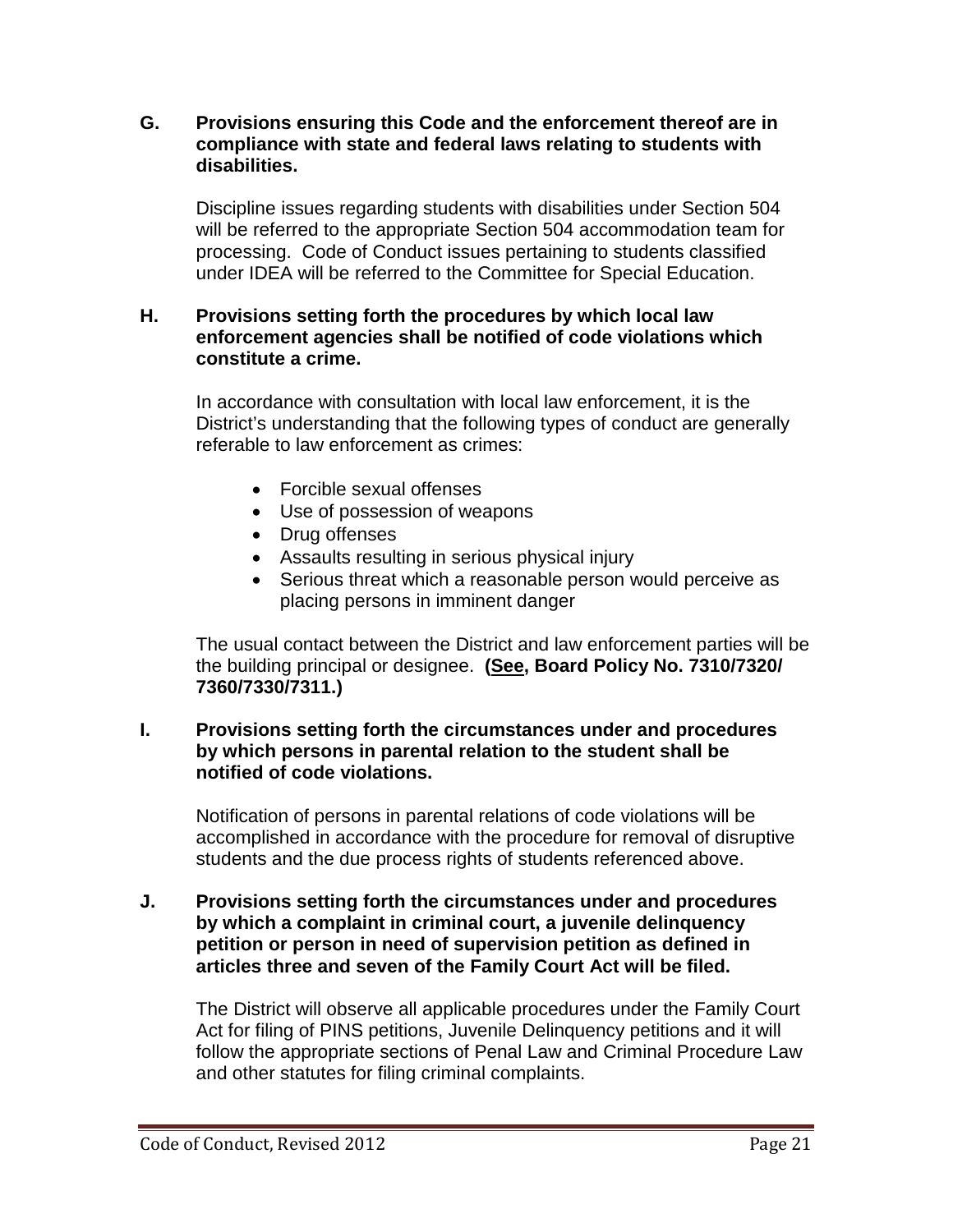#### **K. Circumstances under and procedures by which referral to appropriate human service agencies shall be made.**

Referrals to appropriate home service agencies will be provided through a list maintained by the Committee on Special Education or the Child Study Team or the 504 Team which list will be made available to parents where appropriate.

**L. A minimum suspension period, for students who repeatedly are substantially disruptive of the educational process or substantially interfere with the teacher's authority over the classroom, provided that the suspending authority may reduce such period on a case by case basis to be consistent with any other state and federal law. For purposes of this section, the definition of "repeatedly are substantially disruptive" shall be determined in accordance with the Regulations of the Commissioner.**

Where a student engaged in conduct which would define that student as "repeatedly substantially disruptive" (i.e., engaging in conduct requiring removal from classroom on four or more occasions during a semester), minimum suspension will be two days (subject to modification on a caseby-case basis based upon the particular circumstances present.)

**M. A minimum suspension period for acts that would qualify the pupil to be defined as a violent pupil pursuant to paragraph a of subdivision 2-a of § 3214 of the Education Law, provided that the suspending authority may reduce such period on a case-by-case basis to be consistent with any other state and federal law.**

Where a student engaged in conduct which would qualify that student as "violent" (as defined in Section D of this code), minimum suspension will be three days (subject to modification on a case-by-case basis based upon the particular circumstances present.)

#### **N. Bill of rights and responsibilities of students which focuses upon positive student behavior, and which shall be publicized to all students on an annual basis.**

To pursue to program of excellence and to achieve social and emotional growth in an atmosphere suited to thoughtful study and safe environment.

To be offered a full and appropriate program of studies in preparation for advanced study and career.

To be evaluated objectively in a manner consistent with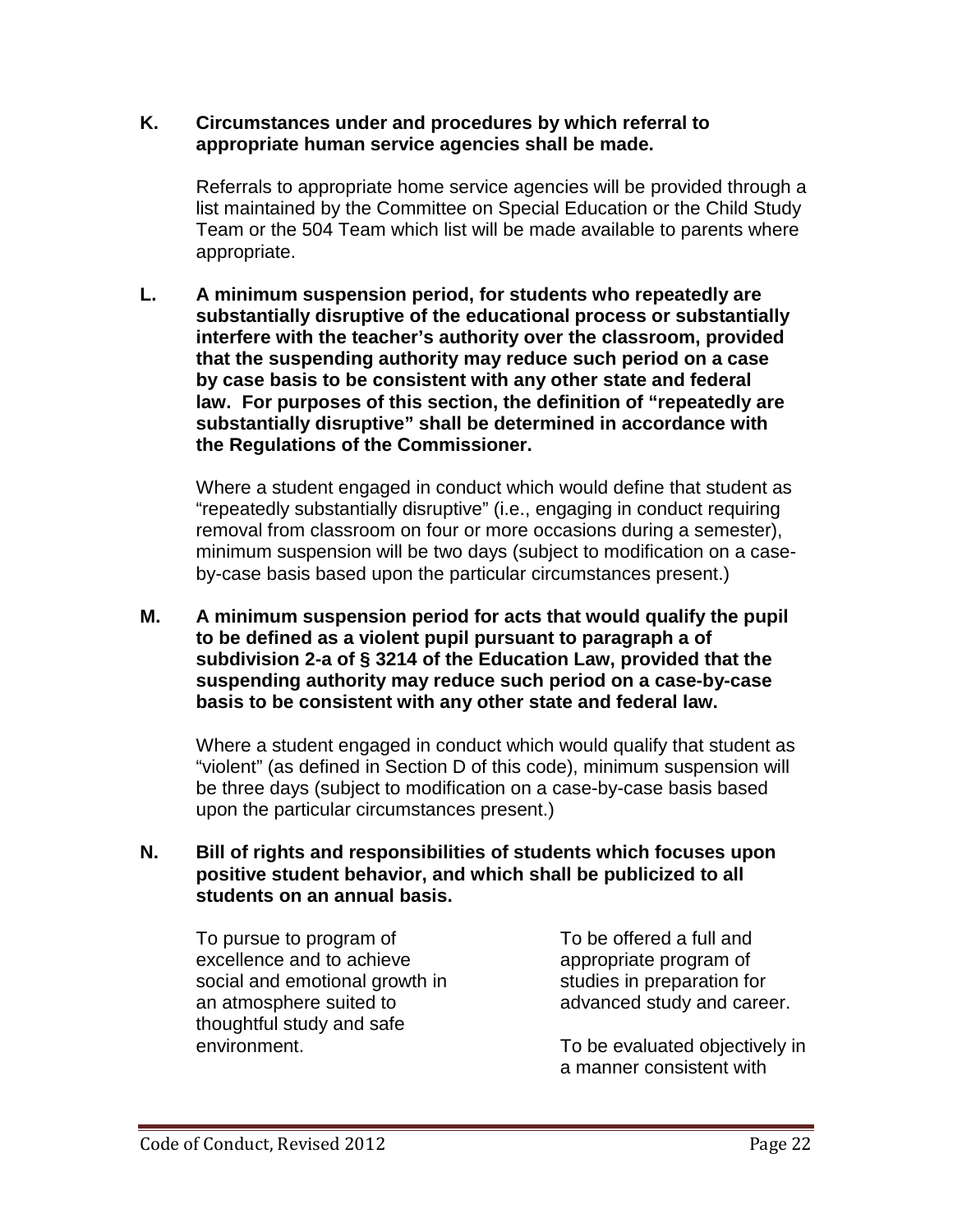clearly stated course goals and objectives.

To be treated with respect and courtesy by other members of the high school community.

To be provided with continuous, meaningful instruction.

To express opinions, take stands and support causes.

To seek changes in an orderly manner and to formulate and sign petitions.

To establish a representative student organization as a legitimate voice of the student body.

To hold peaceful meetings.

To have school -sponsored publications which abide by First Amendment Rights to freedom of the press.

To practice religious beliefs and to observe holy days without penalty.

To have records kept private in accordance with the law and Board policy.

To be assured of your individual right of privacy.

To be transported to and from school per Board policy.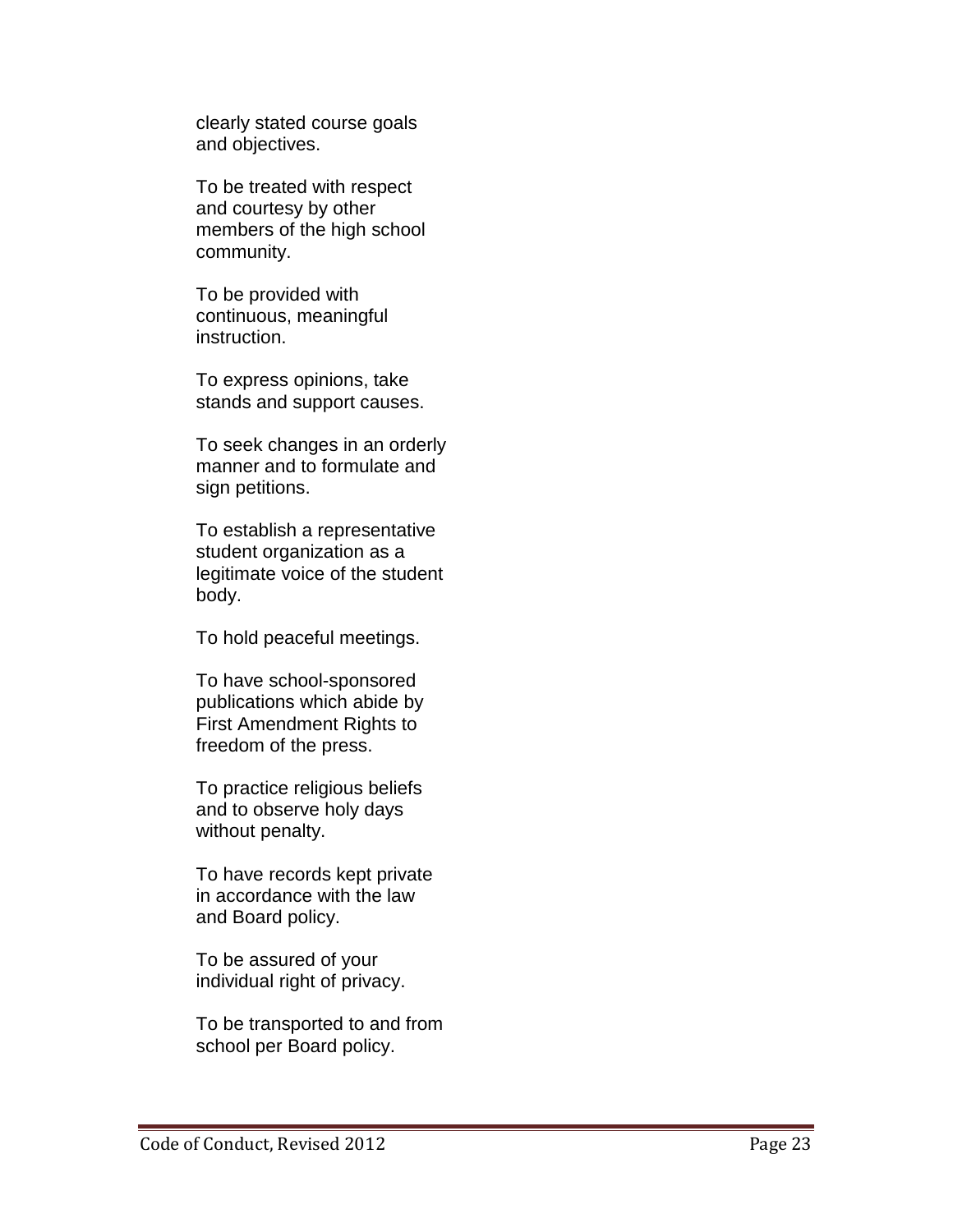To exercise freedom of dress within the regulations of the school.

To be presented with statements of rules, regulations and procedures governing school life.

To work and to study in a thoughtful manner to the best of your ability and to respect the rights of others to grow as individuals in the school environment.

To be in regular attendance in school and in class and to complete all assignments to the best of your ability.

To complete assignments or examinations for evaluation in a timely manner and without inappropriate assistance.

To display respect for the persons and property of all members of the high school community. This includes the individual concern for a clean, orderly environment free of refuse.

To display the same respect and regard for instruction and assignments administered by substitute teachers.

To maintain respect for the rights of others to be free from harassment and slander.

To be thoughtful and serious when making recommendations for change.

To support student government through thoughtful participation in the selection of representatives and to respect the procedures established for the operation of student government.

To choose times and places for meetings which will not be disruptive to the operation of student government.

To choose times and places for meetings which will not be disruptive to the operation of school.

To be responsible for clear, appropriate, accurate, unbiased reporting issues and events.

To respect each individual's right to comply with the requirements of his/her religious traditions.

To acknowledge and respect the privacy of school records, student grades, and sensitive information.

To abide by school rules and civil laws which forbid illegal items which pose a threat to personal safety or disruption to the educational process.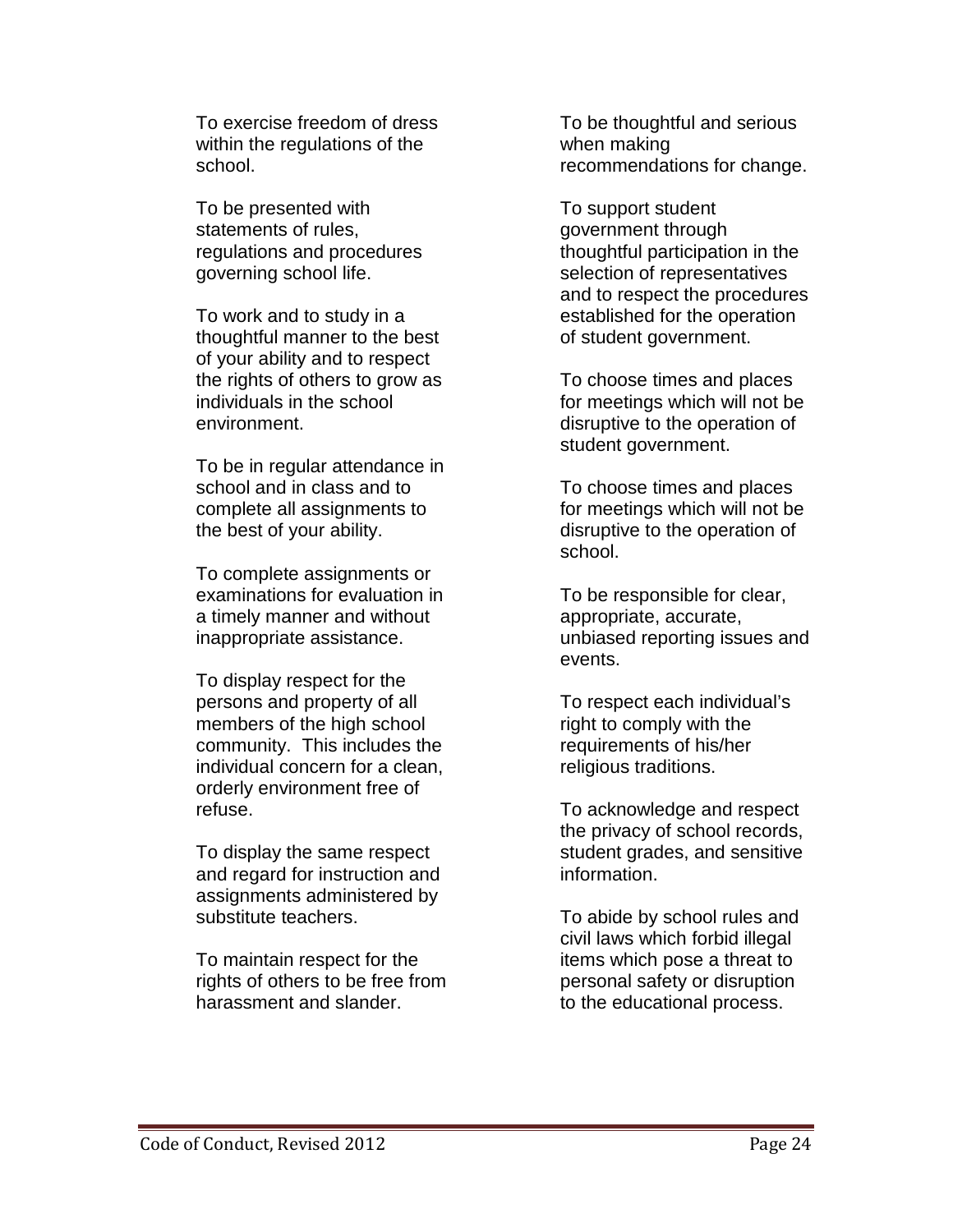To observe rules of safety and courtesy on school transportation vehicles and on school-sponsored field trips.

To show respect for community standards of good taste and to avoid excess which could be disruptive.

To be familiar with and to abide by all general school procedures, policies, rules and regulation pertaining to student conduct.

#### **O. Guidelines and programs for in-service education programs for all District staff members to ensure effective implementation of school policy on school conduct and discipline.**

- 1. Each school principal shall review this Code of Conduct, and the applicable Building Discipline Code before opening each school year, with the entire teaching and non-teaching staff of each school.
- 2. A copy of the Code of Conduct and the applicable Building Discipline Code shall be posted in each school office and each faculty room for reference.
- 3. A copy of the Code of Conduct and the applicable Building Discipline Code shall be given to each teacher annually either in the teacher's handbook or in flyer format.
- 4. The Code of Conduct and the applicable Building Discipline Code shall be printed as a part of the student handbook for all students on an annual basis.
- 5. Classroom/homeroom teachers in grades K-12 will review the Code of Conduct and applicable Building Discipline Code at the beginning of each school year.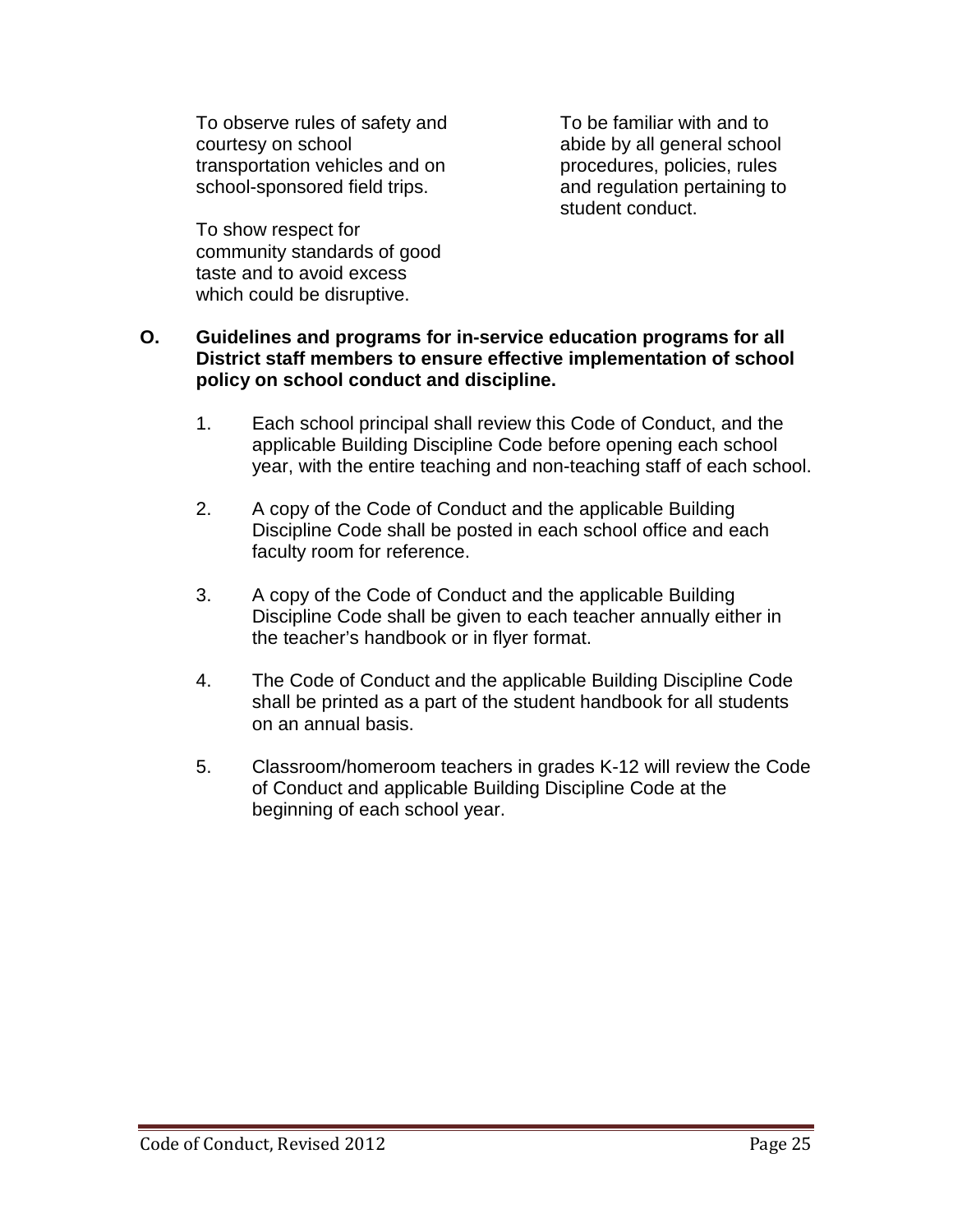### **Administrative Regulation**

Addendum: Student Dress Code

Dress and Grooming:

Students are expected to dress and groom themselves in an appropriate manner. Students must be dressed in appropriate clothing and protective equipment for physical education classes, and participation in athletics, science laboratories and home and career skills classes.

The following are considered to be inappropriate dress, grooming and appearance and are prohibited in school or at school functions:

- Any dress or appearance which constitutes a threat or danger to the health and safety of students (e.g., heavy jewelry or jewelry with spikes which can injure the student or others);
- Any dress or appearance which is vulgar, lewd, obscene or indecent or profane or which exposes to sight the private parts of the body (e.g., tshirts with a phallic symbol and messages consisting of sexual metaphors; see-through garments, extremely plunging necklines or waistlines);
- Any dress or appearance which encourages or advocates the use of illegal drugs, alcohol, and/or tobacco;
- Any dress or appearance which advocates or encourages the other illegal or violent activities;
- Any dress or appearance which advocates discrimination or denigrates others based upon race, color, weight, national origin, ethnic group, religion, religious practice, disability, sexual orientation, gender (identity and expression) or sex;
- The wearing of head wear in the building as they are a sign of disrespect (unless worn for religious or medical reasons);
- Any dress or appearance which constitutes a disruption to the education process\*

\*Specific examples of "any dress or appearance which constitutes a disruption to the education process" include:

> midriff or short shirts which expose the torso shorts with a leg length of less than mid-thigh skirts which are too short and cause a disruption shirts or blouses which are "low cut" or plunging very loose pants which expose underwear exposed undergarments (including personal athletic undershirts)